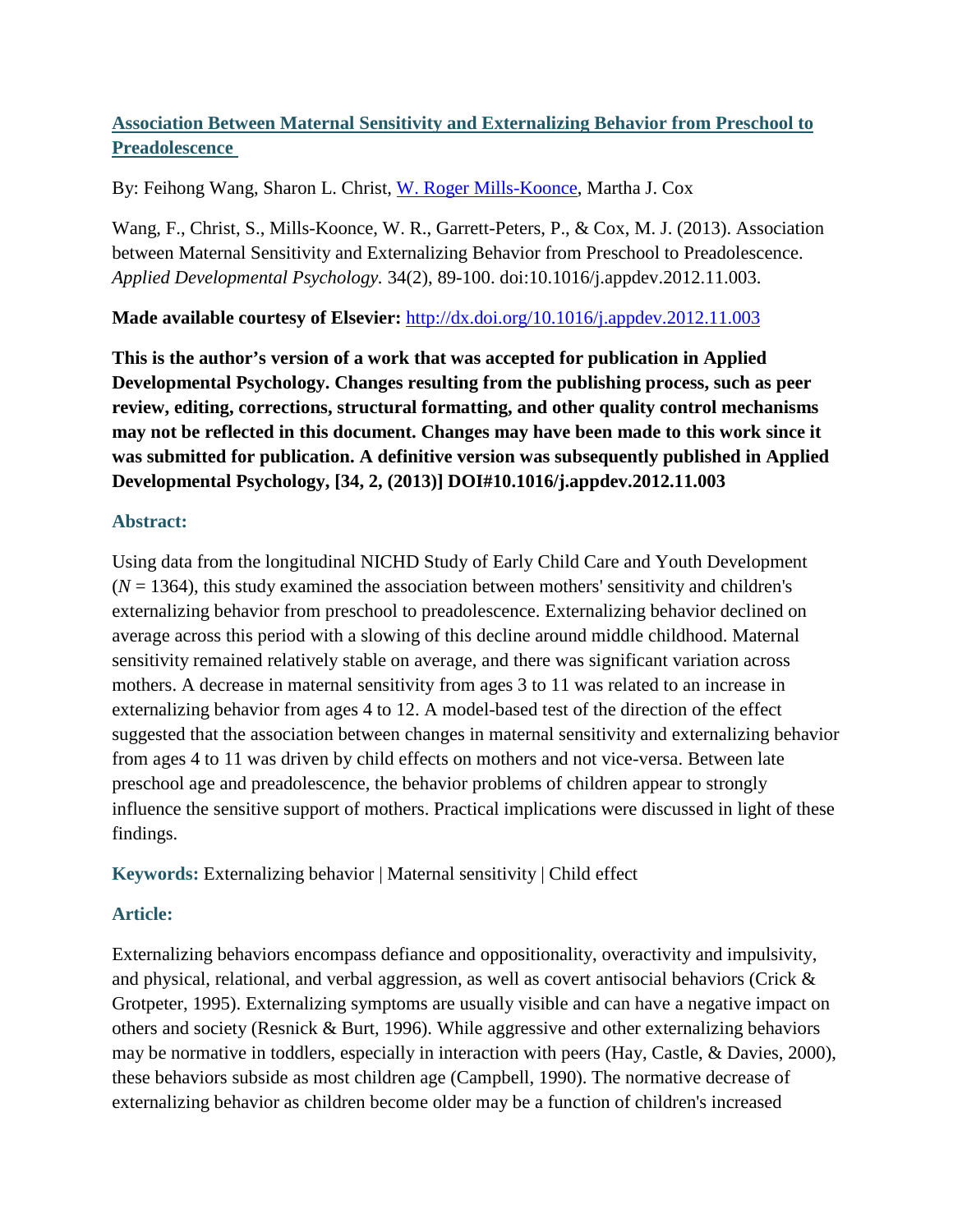physical and mental capacities for self control (Dahl, 2004). Behavioral control may also be socialized by multiple agents, including predominantly parents as well as other significant people such as caregivers, teachers and peers in child care and school settings (Bradley and Corwyn, 2008 and Pianta et al., 2007). Yet, the literature documents that some children continue to exhibit externalizing symptoms at school age (Denham et al., 2000), and even into adulthood (Moffitt, 1993). Studies indicate that compared to children whose externalizing symptoms decrease over time, children whose externalizing symptoms continue or increase are more at risk for a variety of problems such as low social competence (Campbell, 1994), low academic achievement and class engagement, and poor relationships with peers and teachers (NICHD Early Child Care Research Network, 2004). Thus, it is important to understand conditions that are associated with the maintenance or exacerbation of children's early behavior problems.

The literature documents that high externalizing symptoms, particularly aggressive symptoms, are associated with socio-demographic and family risks (Nagin & Tremblay, 2001). One major research focus has been on the robust relation between parenting behavior and child disruptive behavior. For example, parents who are harsh, controlling, rejecting, and uninvolved are more likely to have children who are noncompliant and aggressive at preschool ages (Smith, Calkins, Keane, Anastopoulos, & Shelton, 2004) and have persistent externalizing problems at school age (Ackerman, Brown, & Izard, 2003). However, few studies have considered the potential interplay between child characteristics and proximal parenting processes over time that may be involved in the maintenance or exacerbation of externalizing symptoms in the child, even though these pathways have been suggested as important (Campbell et al., 2010). A lack of sensitive and supportive parenting may be associated with more disruptive behaviors in the child, but the child's emotional and behavioral difficulties may also interfere with the ability of the parent to be sensitive and supportive, which in turn could lead to more problem behaviors. Additionally, the effect of child behavior on parenting behavior may become stronger as the child develops increased motor, linguistic and cognitive abilities from early childhood through the late preschool years and into the elementary school years (Cox, Mills-Koonce, Propper, & Gariepy, 2010). This potential bidirectional process has not been sufficiently studied. The few studies that have examined the bidirectional relation between parent factors and child problem behaviors focused on older children and followed them for a shorter period of time (Zadeh, Jenkins, & Pepler, 2010) or modeled the developmental dynamics of parent and child characteristics separately (Miner & Clarke-Stewart, 2008). Some previous studies also tended to focus on negative parental practices (Patterson, Reid, & Dishion, 1997) or the behavior of boys or girls only (Pardini, Fite, & Burke, 2008).

To address these limitations, the present study examined associations between children's externalizing behaviors as reported by mothers, fathers, and teachers, and mothers' observed sensitive support from ages 4 to12. We examined these associations during the preschool period, which is earlier than most previous studies and is a time when externalizing behavior tends to become consolidated (Keller, Spieker, & Gilchrist, 2005). Our examination also covers two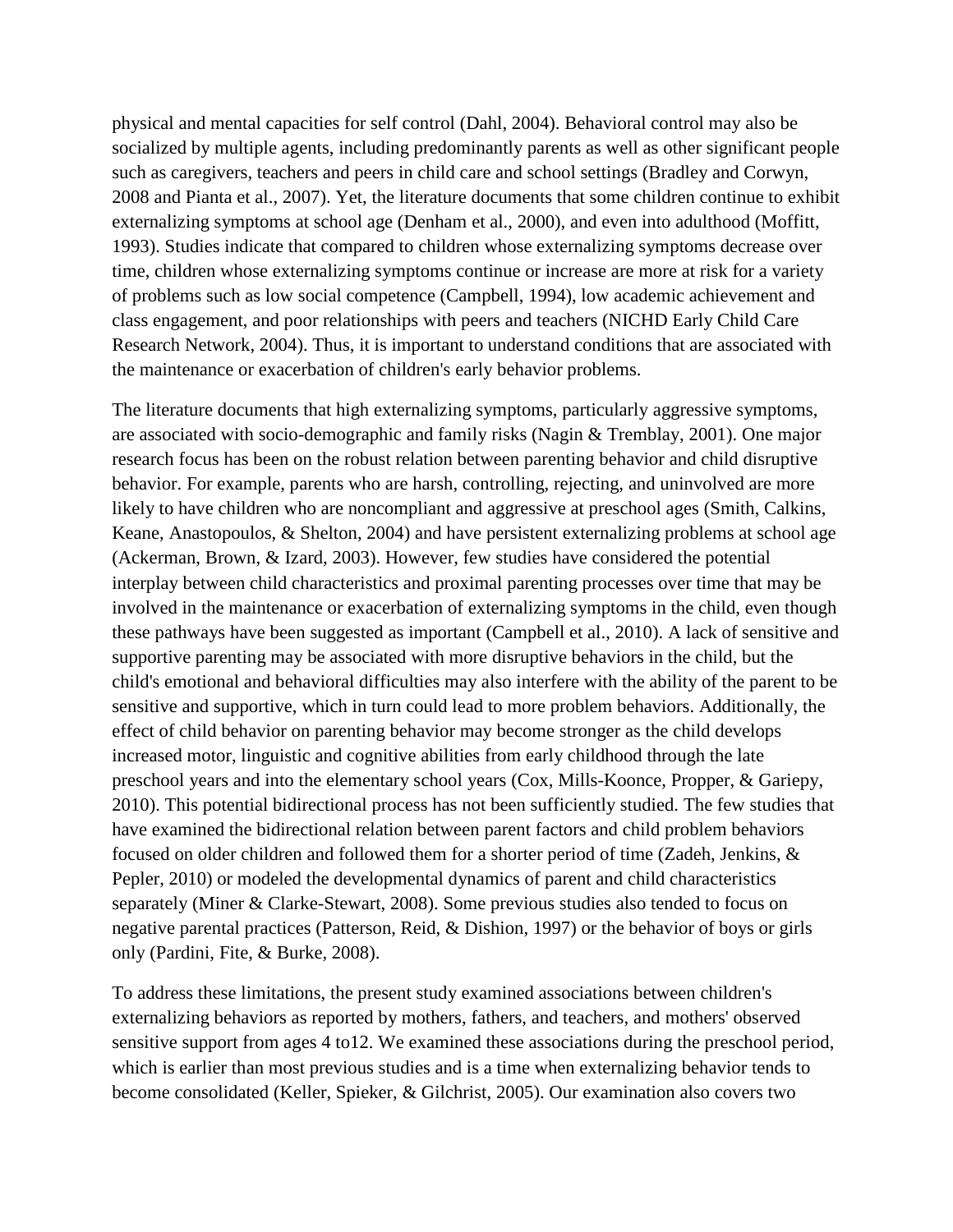critical transition periods during which children may be especially likely to display externalizing behaviors, namely the transition to formal schooling and adolescence. A latent variable of externalizing behavior problems was constructed using three reporters and multivariate, longitudinal models were used to provide greater strength in tests of associations and direction of effects.

### *Sensitive parental behavior*

Our interest in the sensitivity of parenting was guided by the fact that warm, supportive, and sensitive parenting during the early years of a child's life is associated with fewer externalizing behavior symptoms in early childhood (e.g., NICHD Early Child Care Research Network, 2004 and Shaw et al., 1994). This is likely because behavioral and emotional regulation in very young children is heavily dependent on the regulation provided by a sensitive, supportive caregiver, and it is out of the experience of regulation provided by the caregiver that a child's own competence in self-regulation develops (Calkins and Fox, 2002 and Propper et al., 2008). In addition, consistently high maternal sensitivity from early childhood to middle childhood buffers children from developing externalizing problems at school age, especially for those with difficult temperaments (Bradley & Corwyn, 2008), which suggests the continuing protective and regulatory effects of sensitive, supportive parenting even after the first few years of life. The failure to acquire skills for regulating emotional arousal may result in problems in social interactions (including those with the parent) and problematic behavior (e.g., Cicchetti, Ackerman, & Izard, 1995).

# *Child effects on parenting*

As suggested above, child emotional and behavioral difficulties likely interfere with the ability of the parent to be sensitive and supportive, which in turn can lead to more problem behaviors in the child. The importance of considering this bidirectionality in parent–child relationships was brought to the attention of developmental psychologists in Bell's (1968) classic paper, followed by Sameroff and Chandler's (1975) influential depiction of transactional models between the child and the environment. Regarding problem behaviors in children and parental behavior, Shaw and Bell (1993) suggested there would be reciprocity between children and parents from infancy to early school ages, but there have been few opportunities to explicitly test these models.

The strength and direction of effects may also change over time (Cox et al., 2010). A parent may be the dominant force in shaping children's behavior in early childhood, but during the late preschool years and early school years, there are significant increases in the cognitive and social capacities of children such that one might expect children to be playing an increasingly stronger role in their own development (Cox et al., 2010 and Sroufe et al., 2005). Research suggests that neurobiological changes in the child at ages 5 to 7 may be associated with changes in complex problem solving and integration of information across modalities (Janowsky & Carper, 1996), as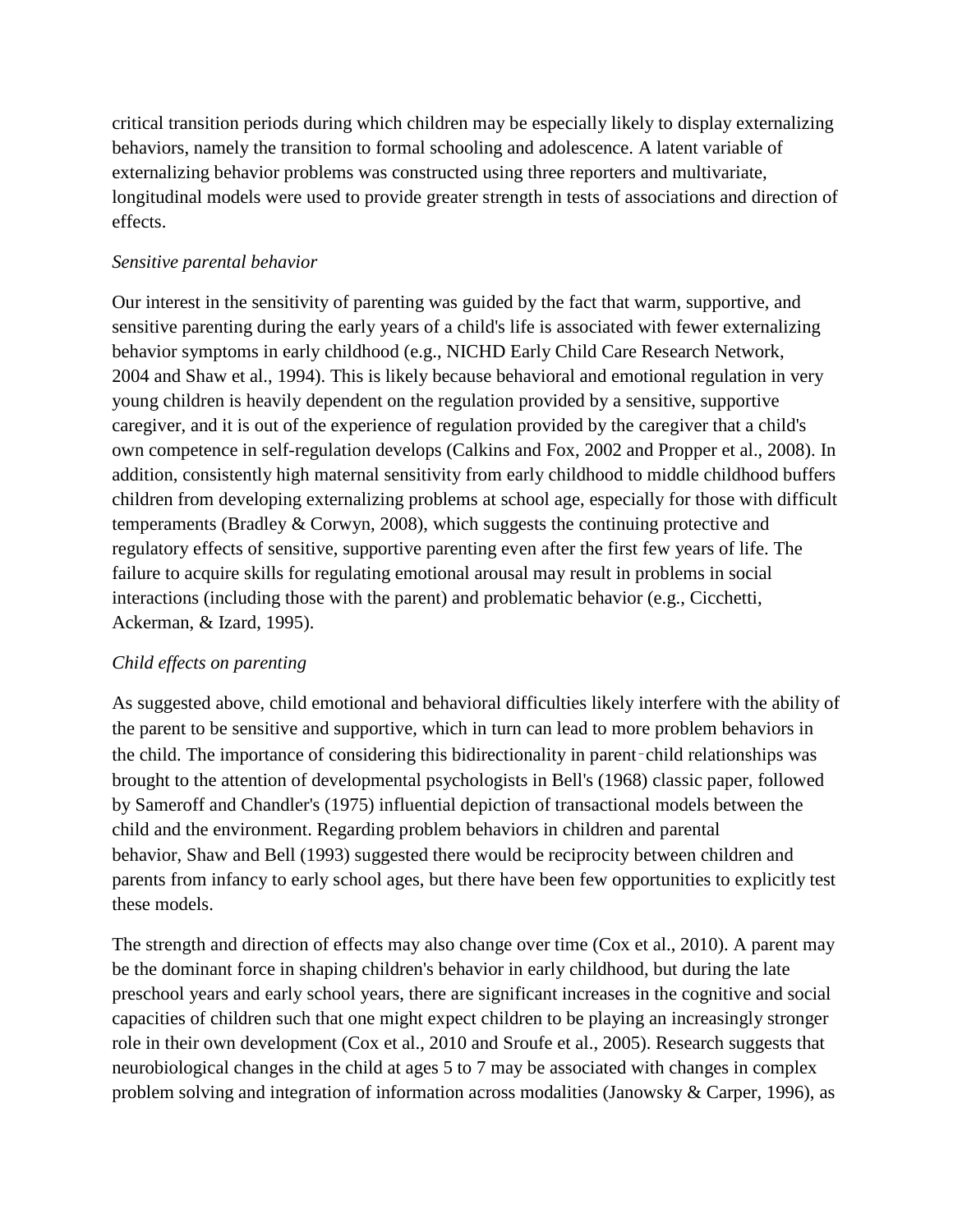well as with a child's increased ability to function autonomously (Sroufe et al., 2005). These new abilities are likely to equip children to more actively influence their own environments and may be reflected in their behavior having a greater effect on the behavior of their parents than at previous times. Additionally, in the late preschool years and as children transition to formal schooling, many other sources, including peers and other adults, may be important influences on child behavior and may dilute the parents' effect on children during this period (Lansford et al., 2003 and Scaramella et al., 2002).

Some studies have reported a child-driven effect in the relation between mother and child behaviors during middle childhood through adolescence (Burke et al., 2008 and Huh et al., 2006). For example, Huh et al. (2006) found a significant effect from elevated externalizing behavior to decreased parental support and control as reported by adolescents, but not the opposite during the teenage years. Burke et al. (2008) found that child oppositional defiant disorder impacted parent-reported parent–child communication and support but not vice versa in a clinical sample studied from ages 7 to 17. No studies have examined whether this child effect might occur even earlier. The present study is the first to test this bidirectional effect between maternal sensitivity and externalizing behavior starting at age 4 and extending into early adolescence.

Earlier work using the NICHD SECCYD sample (Miner & Clarke-Stewart, 2008) tested the bidirectional nature of observed maternal sensitivity and mother- and caregiver-reported externalizing behaviors from toddlerhood to nine years of age. The findings suggest that more maternal sensitivity at one time point is associated with less externalizing behavior problems at the next time point; and more externalizing problems at one time point are associated with less maternal sensitivity at the next time point. However, there were limitations in the analytic approach adopted in this study because the bidirectional effects were tested by modeling two separate processes, i.e., parent effect processes and child effect processes. The model therefore, evaluated separately the effects of the time-varying maternal sensitivity variable on the externalizing trajectory and the time-varying externalizing variable on the maternal sensitivity. Thus, the tests of bidirectional associations did not estimate change in the parenting and child characteristics simultaneously. In other words, in these models, the effects of the *absolute values* of the predictor at the previous time point were estimated, rather than *changes* in the predictor since the previous time point. This approach is limited because the association between changes in the two processes (i.e., the association between trajectories) is not evaluated. An estimation of the association between trajectories and of cross-lagged effects provides more support for causal mechanisms because all unobserved time-invariant conditions and the modeled, time-varying conditions are controlled for in both processes. It is therefore possible to estimate the association of the dynamic nature of the trajectories (baseline levels, rate of change, and decreases or increases in the rate of change) and provide a stricter test of drivers of the relation. In addition, the Miner and Clarke–Stewart study constructed models for externalizing behavior reported by mothers and teachers separately. While their findings shed light on reporter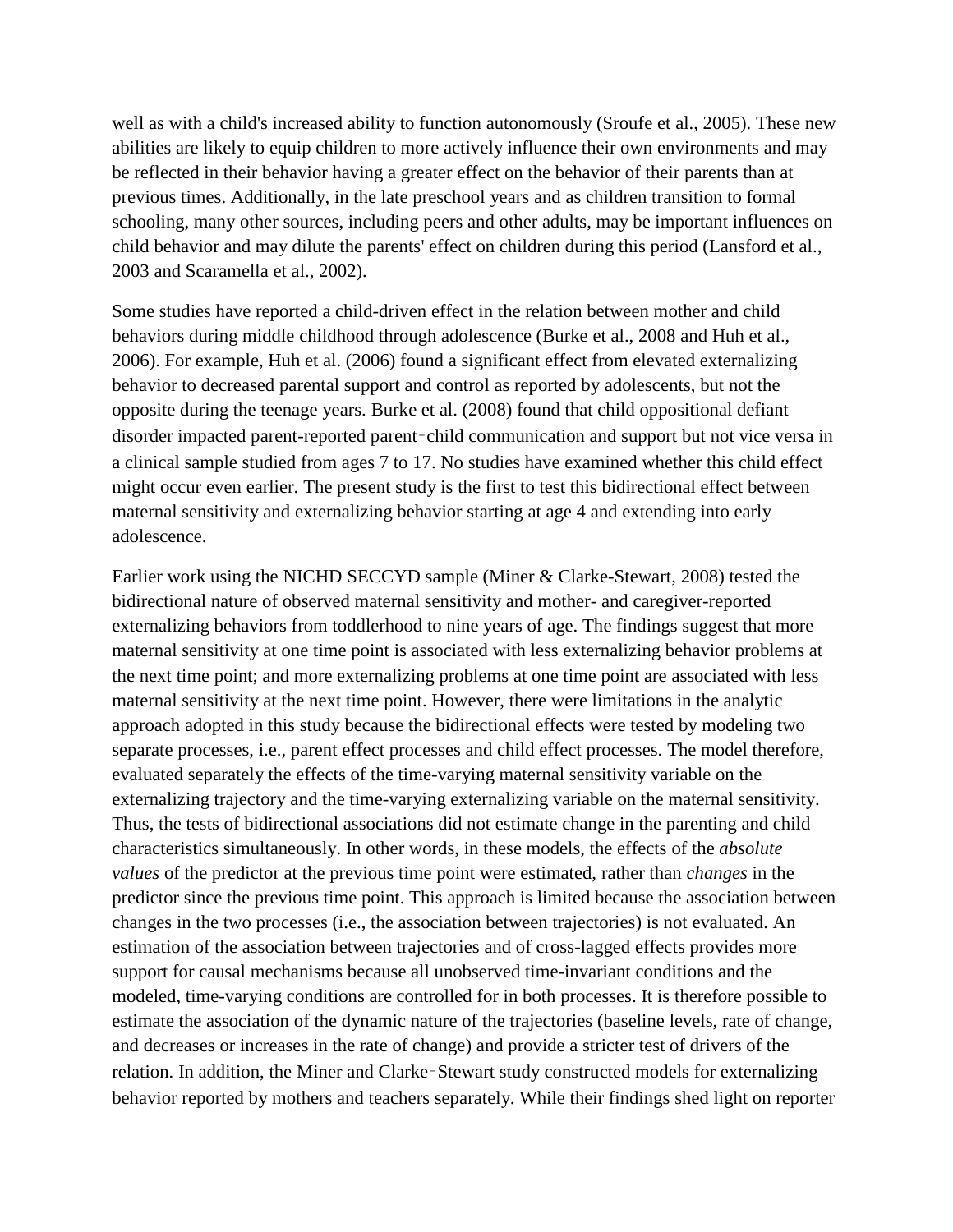differences in externalizing behavior, they did not eliminate reporter bias in the measurement of children's behavior.

### *The current study*

The analytic limitations found in previous research were overcome in the current study, and a broader age range was examined. Specifically, we estimated the association between the trajectory of observed maternal sensitivity from ages 3 to 11 and that of externalizing behavior reported by mothers, fathers, and teachers from ages 4 to 12. In doing so, we removed potential confounders in both the trajectories of maternal sensitivity and externalizing behaviors, as well as dealt with random measurement error (including errors due to reporter) in the measure of externalizing behaviors. Using the same measures, we modeled the cross-lagged effect between maternal sensitivity and externalizing behaviors from ages 4 to 11, so that bidirectional associations between maternal sensitivity and externalizing behaviors were estimated simultaneously. In the cross-lagged model, we were able to identify the agent who contributed most to the association and the strength of the effect between agents within each time interval. Thus we were able to test for a child and a mother effect starting from the late preschool period and extend our test to the preadolescent period.

We considered the starting point of preschool to be a critical time for behavior consolidation in the child (Keller et al., 2005), following the normative peak of behavioral problems and negativity in toddlerhood when children are eager to exercise emerging motor skills and other capabilities through frequent limit testing and violation (Belsky, Woodworth, & Crnic, 1996). Our measurement of problem behaviors continued through the transition to formal schooling and the transition to adolescence. At both transition periods, children may be especially vulnerable to demonstrating behavior problems. As children transition to formal schooling, they must navigate new relationships with teachers and peers and adjust to classroom routines (e.g., Pianta et al., 2007). These challenges may be stressful and consequently undermine children's abilities to appropriately regulate behavior. The transition to adolescence, which often coincides with the transition from elementary to middle school, is also a period during which behavior problems can emerge. Maturation-related hormonal and neurobehavioral changes in adolescents may increase their tendencies toward sensation-seeking, risk-taking, high-intensity emotion and conflicts, which can lead to behavioral and emotional problems (Dahl, 2004). The increasing influence of peers may add pressure on preadolescents to conform to peers, and some may affiliate with deviant peers (Scaramella et al., 2002). During these often challenging developmental transitions, it is especially important that children are able to regulate their behavior and that parents are able to adjust to children's developmental changes with sustained sensitive support.

In the present study, we also tested sex moderation of the trajectories for both maternal sensitivity and externalizing behaviors. Different patterns and levels in the trajectories of externalizing behavior have been reported between boys and girls (e.g., Campbell et al., 2010).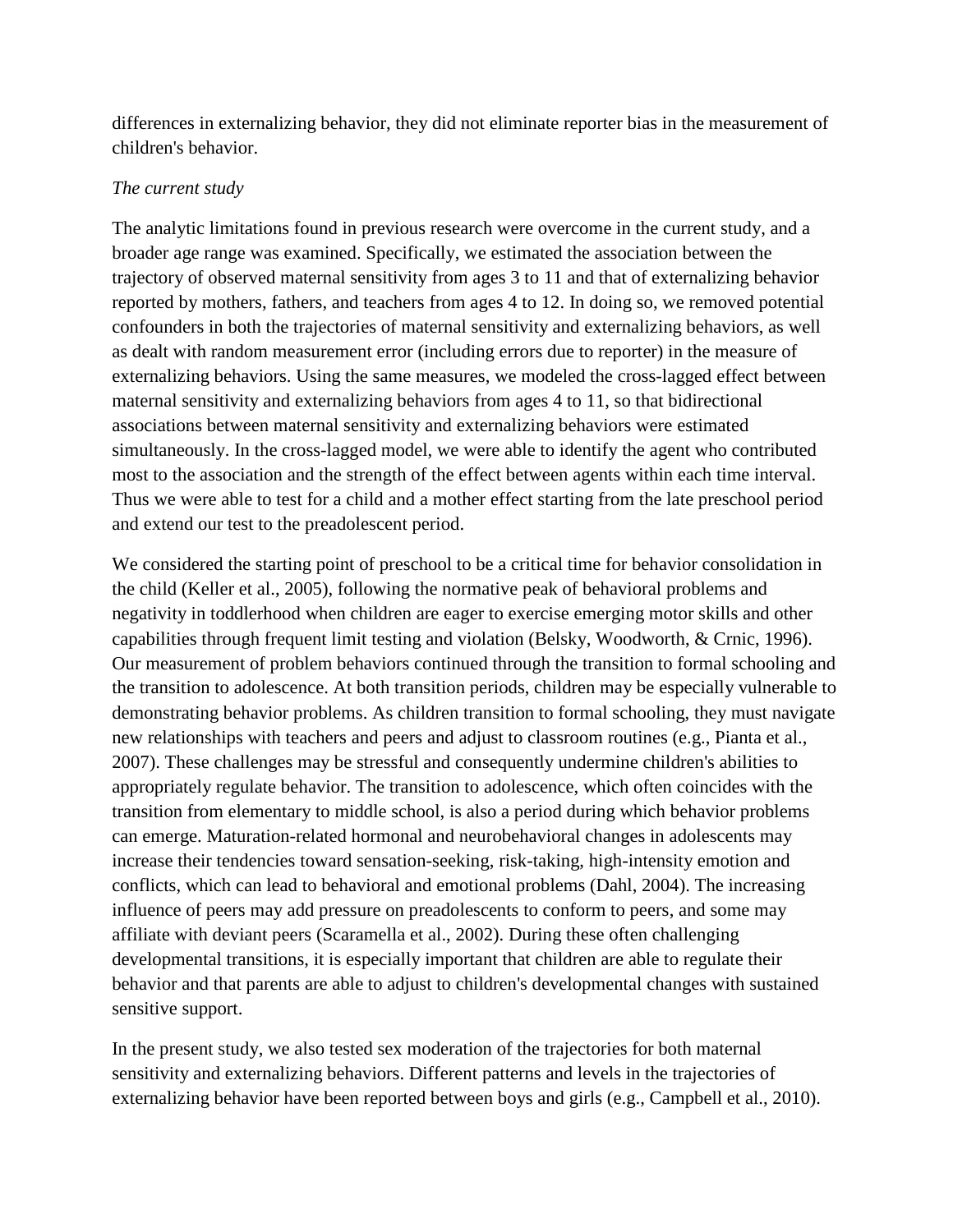However, some studies of externalizing problems investigate only boys or only girls (e.g., Gross, Shaw, & Moilanen, 2008), and there is very little empirical work examining whether boys and girls differ significantly in their behavior trajectories and processes. Moffitt, Caspi, Rutter, and Silva (2001) have argued that these processes are more similar than different, even if actual levels of behavior problems are different (with boys generally showing higher levels). Therefore, although we did not expect differences, we did empirically test whether levels and change in externalizing behaviors and maternal sensitivity are similar for boys and girls (Crick & Zahn-Waxler, 2003).

To summarize, in the present study, we first attempted to replicate the decrease over time in the average individual trajectories of maternal sensitivity (Feldman, 2010) and externalizing behaviors (Miner & Clarke-Stewart, 2008) previously reported in other studies, and we considered whether there were significant inter-individual differences in both trajectories. We also tested for child sex differences in the trajectories of maternal sensitivity and externalizing behavior. In line with earlier studies (e.g., Campbell et al., 2010), we did not expect such differences. Next, we tested our more fundamental hypotheses that the mean level at age 3 (baseline) and the change between age 3 and age 11 (i.e., Grade 5) in maternal sensitivity would be negatively related to the mean level at baseline and the change in children's externalizing behaviors from age 4 to age 12 (i.e., Grade 6), respectively. Furthermore, we hypothesized that there would be significant cross-lagged effects such that reciprocal feedback occurred between maternal sensitivity and externalizing behavior over the entire time period. Last, based on previous research (e.g., Janowsky & Carper, 1996), we hypothesized that, between late preschool and the early school years, children's behavior problems would have a stronger influence on mothers' sensitivity than mothers' sensitivity would have on children's behavior problems. Besides the standard demographic controls, we controlled for child difficult temperament, maternal harshness, and maternal depression in all the models given their possible confounding effect on levels and/or changes in externalizing behavior and/or maternal sensitivity (e.g., Grolnick and Farkas, 2002 and Agresti, 2002.

# **Methods**

### *Sample description*

Participants in the current study included 1364 children and their families in the longitudinal NICHD Study of Early Child Care and Youth Development (NICHD SECCYD). Families were recruited in 1991 from 24 hospitals at 10 sites (Charlottesville, VA; Irvine, CA; Lawrence, KS; Little Rock, AR; Madison, WI; Morganton and Hickory, NC; Philadelphia, PA; Pittsburgh, PA; Seattle, WA; and Wellesley, MA). Participants were screened for eligibility for the study, and the final sample for the NICHD SECCYD was comprised of 1364 families with healthy newborns. There were no significant site differences in the number of participating families with 123 to 150 participants from each site.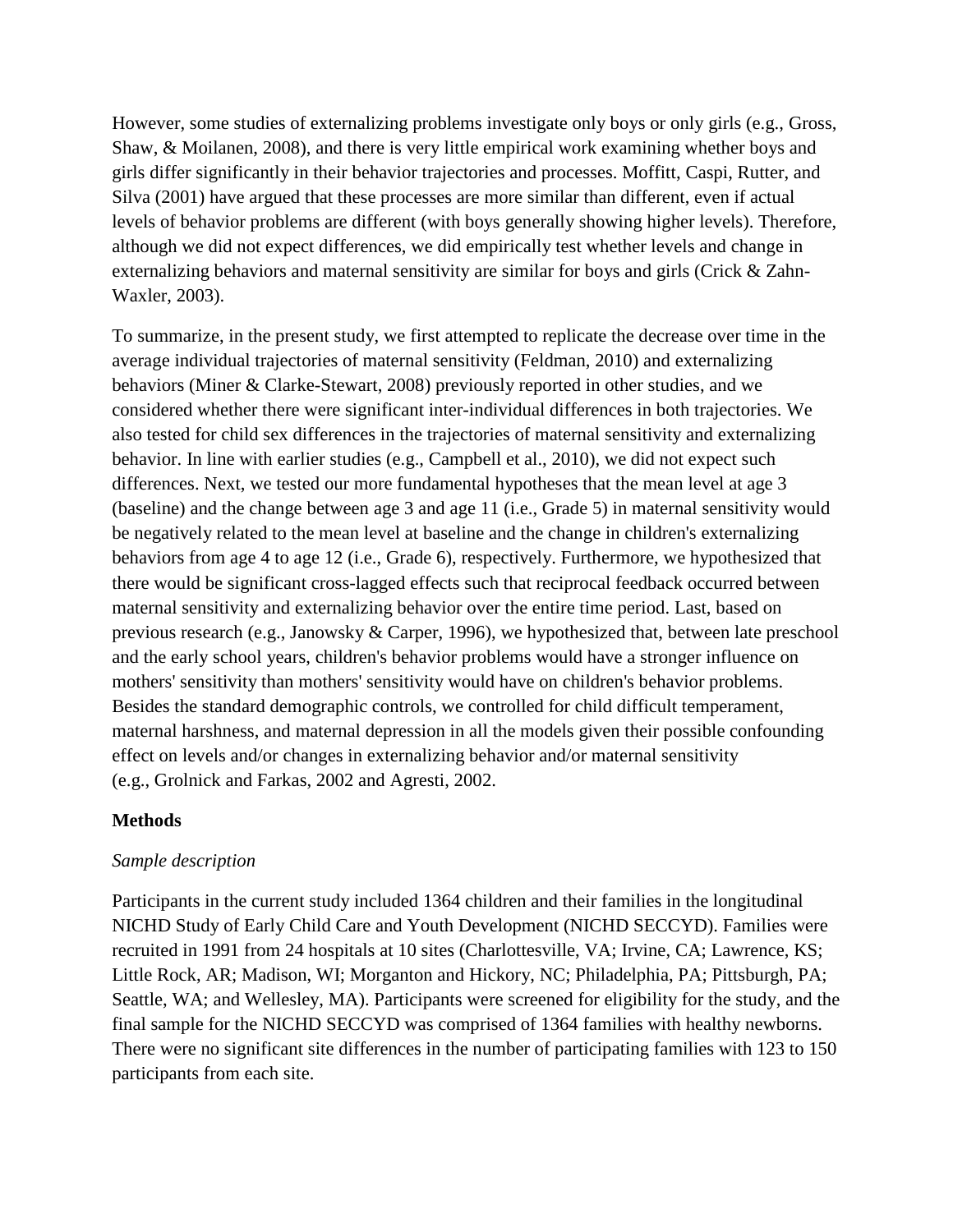There was moderate variation in family social/class status in the sample. When children were 1 month old, 26% of the mothers had a high school degree or less, 34% had some college education, 22% had bachelor's degrees, and 17% had graduate or professional degrees, and the average years of maternal education was 14. The average annual income for the families of the 36-month-olds was approximately \$53,526.51 (*SD* = \$ 43,866.36; range: \$ 2500.00 to \$ 400,002.00). The sample included approximately 80% European American, 13% African American, 5% multi-racial, 1.6% Asian, and 0.4% American Indian children. About half of the participants were boys (52%). In general, this is a community sample of children who were typically developing and not at risk for clinical levels of conduct problems. Table 1 provides mean and proportion estimates for all variables used in this analysis.

# **[Table 1 Omitted]**

# *Data collection procedures*

When children were one month of age, a home interview was conducted and data on child sex, child race, and maternal education were collected. Standardized mother–child interactions at 3, 4, 7, 9, and 11 years were videotaped for later scoring of parenting behaviors. Children's externalizing problems were reported on the corresponding versions of the Child Behavior Checklist by mothers during the laboratory visits when children were 3, 4, 6, 7, 9, 10, 11, and 12 years of age. Fathers reported children's externalizing problems at the same ages except age 6 and caregivers and teachers reported children's externalizing problems at the same child ages as mothers' reports.

# *Measures*

# Demographic controls

Maternal education was reported on a scale from 0 to 21 representing years of education. Child sex was dummy-coded with female as the reference category. Child race was collapsed into African American, European American, and other race categories with European American as the reference category. Annual family income in terms of thousands of dollars at age 3 included mother's income, income from other sources, and income of the cohabiting partner or husband as reported in a questionnaire. Data collection site was also used as a control.

# Child temperament

This construct was based on maternal report on the Infant Temperament Questionnaire (Carey & McDevitt, 1978) at 6 months child age. There were five subscales and 55 items in total. The scales included mood, adaptability, approach, intensity, and activity. A total score indicating difficult child temperament was created by taking the average of the items (reversing items when needed). The Cronbach's alpha was .81.

# Maternal harshness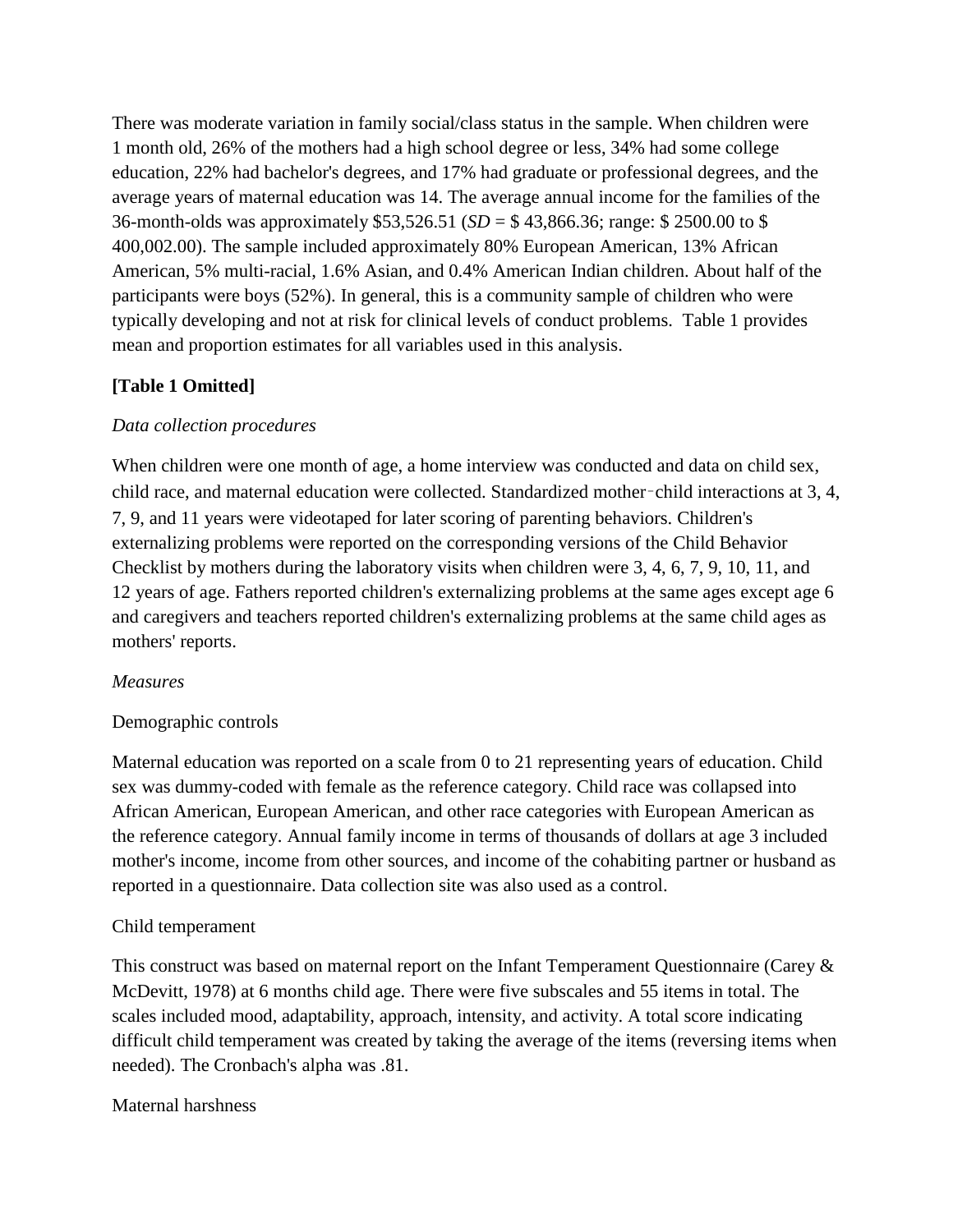Maternal harshness was based on items from the Home Observation for Measurement of the Environment (HOME) Inventory (Caldwell & Bradley, 1984) at 3, 4, 9, and 11 years of child age. These items evaluate the presence or not of maternal anger, intrusiveness or physical punishment toward the study child. Mean composites across items were formed and then reversed at each time point so that higher score suggests higher harshness at home. This variable was used as a time-varying control in the analytic models. This construct is distinct from the construct of maternal sensitivity  $(r = -0.26$  at best in this study) and has different correlates in predicting children's behavior ( Bradley & Corwyn, 2007).

# Maternal depression

Mothers reported their symptoms of depression on the Center for Epidemiological Studies Depression Scale (CES-D; Radloff, 1977) at 3, 4, 7, 9, 11, and 12 years of child age. The scale contains 20 items indicating the occurrence of mothers' positive or negative emotions in the past week. A total score was created for each time point and was used as a time varying control variable in the analytic models.

### Externalizing behavior at age 3

The Child Behavior Checklist (CBCL/2–3, Achenbach, 1992) was completed by the mother when the child was 3 years of age. The CBCL contains 100 items and six syndrome scales. The current study used the externalizing raw score based on the sum of the aggressive behavior and destructive behavior subscales. The possible range for mother-rated externalizing behavior is 0– 52 with an average for this sample of 13.47 which is slightly higher than that for a normative sample (12.9). Due to the differences between some items of the CBCL/2–3 and the CBCL for later ages (i.e., 40 of the 99 items on CBCL/2–3 are only used for this age group with 59 of the items having their counterparts on CBCL/4–18), the mother-reported externalizing behavior problems score at 3 years was used as a control variable rather than part of the externalizing behaviors trajectory.

# Maternal sensitivity

Children were observed in videotaped interaction situations with their mothers at 3, 4, 7, 9, and 11 years of age. From 3 to 11 years of age, the maternal sensitivity composite included respect for autonomy, supportive presence, and hostility (reversed). *Respect for autonomy* indexed the mother's sensitive respect and support of her child's individuality, perspectives, and motives. High scores indicated that the mother acknowledged the child's opinions and actions as a valid part of the child's individuality. Low scores indicated that the mother was very intrusive in her interaction with the child. Instead of treating the child as a partner in the interaction, the mother may intrude harshly or coldly and constantly deny the autonomy of the child without any acknowledgement of the intentions of the child. *Supportive presence* indexed the level of positive regard and emotional support from the mother to the child. A mother high on this scale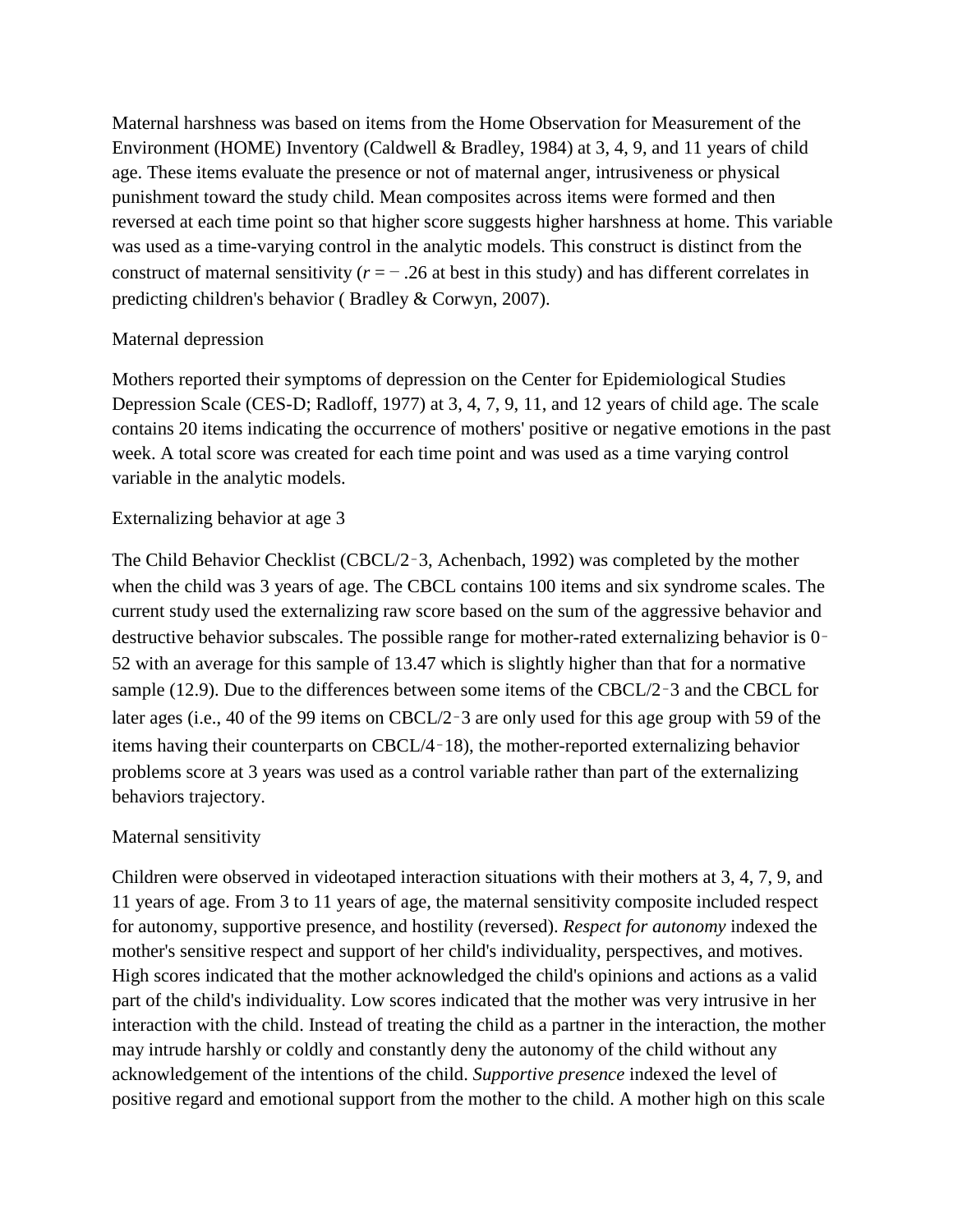acknowledged the child's accomplishments, encouraged the child's efforts, and confirmed the child's actions. A mother low on this scale seldom provided supportive cues and was unavailable through passiveness, aloofness, uninvolvement, etc. The *hostility* scale reflected the mother's expression of anger toward or discounting or rejecting of the child. A mother scoring high on this scale clearly and overtly rejected the child, blamed the child for mistakes, and otherwise made explicit the message that she did not support the child emotionally. A mother scoring low on this scale did not blame the child nor reject the child, nor communicate hostility in other ways, regardless of how supportive she was to the child (see Owen et al., 2000 and Owen et al., 1996).

At the 3-year lab visit, mothers and children were asked to play with three sets of toys. The first set of toys included markers, stencils, and a tablet. The second set of toys included a cash register and clothes for pretend play. The third set of toys included lego blocks with a pictured model. At 4 years of age, mothers and children were asked to work cooperatively on the following three tasks: Use an Etch-A-Sketch to complete a maze, build a tower, and perform a play using a set of six hand puppets. During the 7-year laboratory visit, mothers and children were asked to work cooperatively on the following three tasks: Draw a picture on an Etch-A-Sketch together with each person controlling one of the knobs, use different shaped parquet pattern blocks to fill in three geometric cutout frames, and play a card game that is competitive but developmentally appropriate for a 7-year-old. During the 9-year laboratory visit, mothers and children were engaged in a rules discussion task with three types of topics (i.e., kid rules, parent rules, and difficult decisions) printed on colored cards for selection and an errand planning task in which both parties worked together to determine the optimal route for the completion of 11 errands using a town map (e.g., take laundry to Laundromat). During the 11-year laboratory visit, mothers and children were asked to participate in a parent–child issues discussion task in which mother and child were presented with a set of 22 cards each labeled with a topic of potential parent–child disagreement (e.g., after-school activities). Mother and child and were asked to mutually decide on three cards representing disagreements that they had and spend 7 min discussing all three of these issues in an attempt to make progress towards a resolution. Then the mother and the child were asked to work cooperatively to create an apparatus that allowed an egg to drop while attached to a bungee cord so that it did not hit a surface and break.

The videotapes of the interactions from the 10 research sites were coded at a central location using 7-point rating scales. The coders were blind to all other information about the dyads. All coders were trained to a high reliability criterion and supervised by Dr. Margaret Tresch Owen, one of the study investigators. Inter-rater reliability was monitored throughout the coding period with intraclass correlations ranging from .84 to .91 for the maternal sensitivity composite. Cronbach's alpha for the composites ranged from .78 to .85.

#### Externalizing behavior

Externalizing behavior was measured using a latent variable with observed measures from three reporters: Mothers, fathers, and caregivers/teachers. The latent variable were measured at ages 4,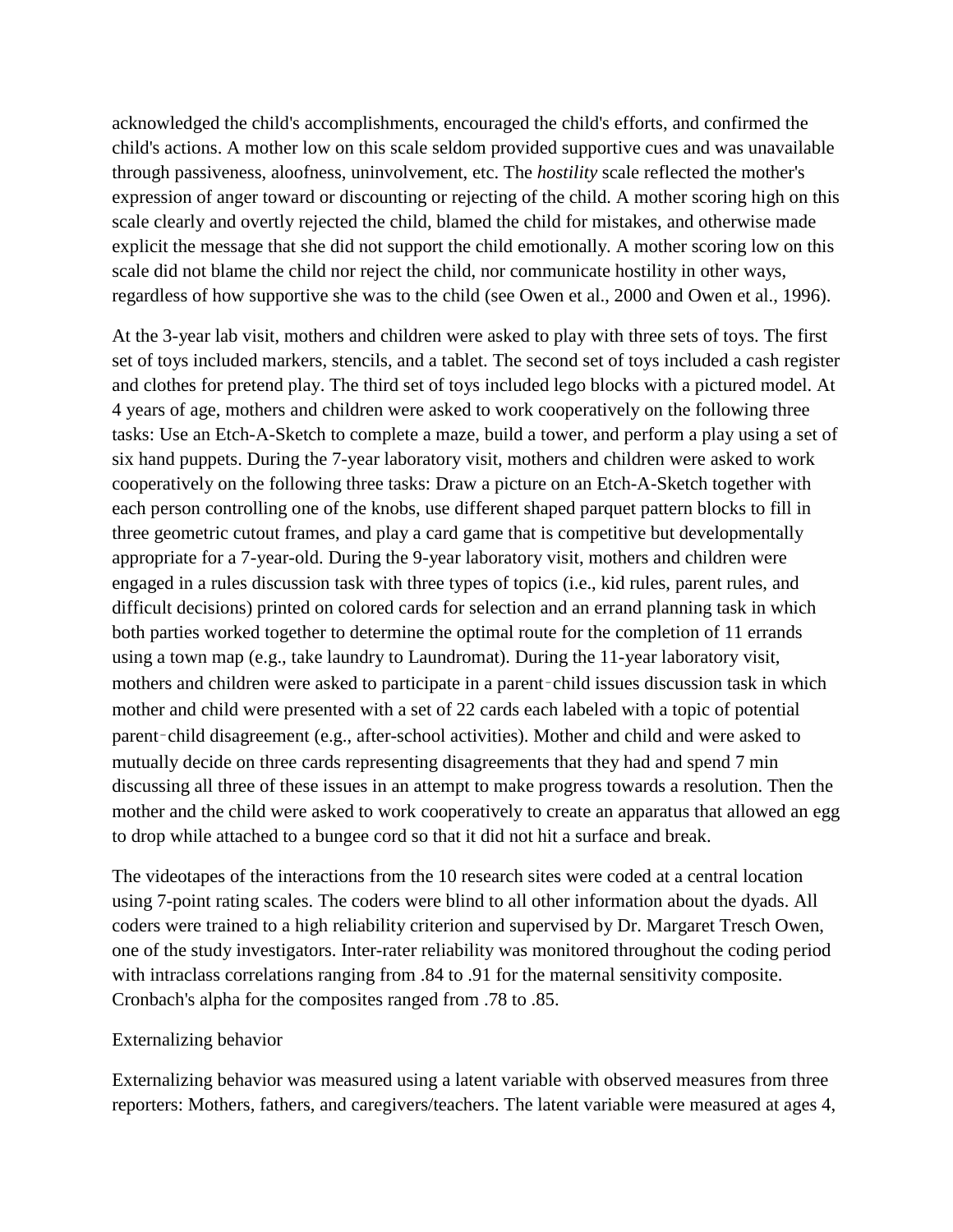6, 7, 9, 10, 11, and 12 (with only mother and teacher reports used as indicators at age 6). The latent variables measured the agreement among these three reporters with respect to the child's level of externalizing problems. The portions of the ratings that were not shared (uncorrelated among reporters) were separated from the latent variable and estimated as random measurement error.

At 4, 6, 7, 9, 10, 11, and 12 years of child age, mothers completed the CBCL scale for ages 4–18 (Achenbach, 1991). Fathers completed the same scales at the same time points except at 6 years child age. The CBCL/4–18 has eight syndrome scales, with 118 items used for 4 through 12 years of age. This scale was standardized as well as validated with many samples of American children and children living abroad. Raw scores were used instead of T scores in this study because the T scores may have reduced the variation among the low scores on some scales such as the aggressive behavior scale. Using raw scores thus may better capture the variation in the externalizing behaviors especially at the low end.

The mother and father reported externalizing behaviors included the aggressive behavior scores and the delinquent behavior scores with item ratings ranging from 0 (*not true of the child*) to 2 (*very true of the child*). For mother report, the range for the raw sum scores was 0–43, 0–41, 0– 45, 0–36, 0–40, 0–39, and 0–40 when children were 4, 6, 7, 9, 10, 11, and 12 years old respectively. For father report, the ranges were 0–59, 0–35, 0–38, 0–49, 0–42, and 0–48 for 4, 7, 9, 10, 11, and 12 years old respectively.

The Caregiver–Teacher Report Form (C–TRF) was completed by caregivers or teachers when children were 4 years old if children were in child care for 10 or more hours a week. When children were 6, 7, 9, 10, 11, and 12 years old, teachers completed the Teacher Report Form of the CBCL (TRF; Achenbach, 1991). The TRF is modeled on the CBCL scale for ages 4–18 and has high reliability and internal consistency (Achenbach, 1991). It compares a particular child's school functioning with that of the child's normative peers as perceived by the teacher. The TRF contains 122 behavior items and eight syndrome scales. The possible range for the standardized scores of the externalizing behavior by teacher report was from 0 to 67, 0 to 61, 0 to 47, 0 to 60, 0 to 56, 0 to 60, and 0 to 58 for children who were 4, 6, 7, 9, 10, 11, and 12 years old respectively.

### *Analysis*

Data analysis was conducted in three stages. First, descriptive analyses of the independent variables, dependent variables, and control variables were undertaken. Second, within a structural equation modeling framework, the trajectories of maternal sensitivity and externalizing behaviors were separately estimated for the population. Tests of functional form were conducted to arrive at the best fitting trajectories. For both the maternal sensitivity and the externalizing behaviors trajectories, sex moderation testing was undertaken to establish whether these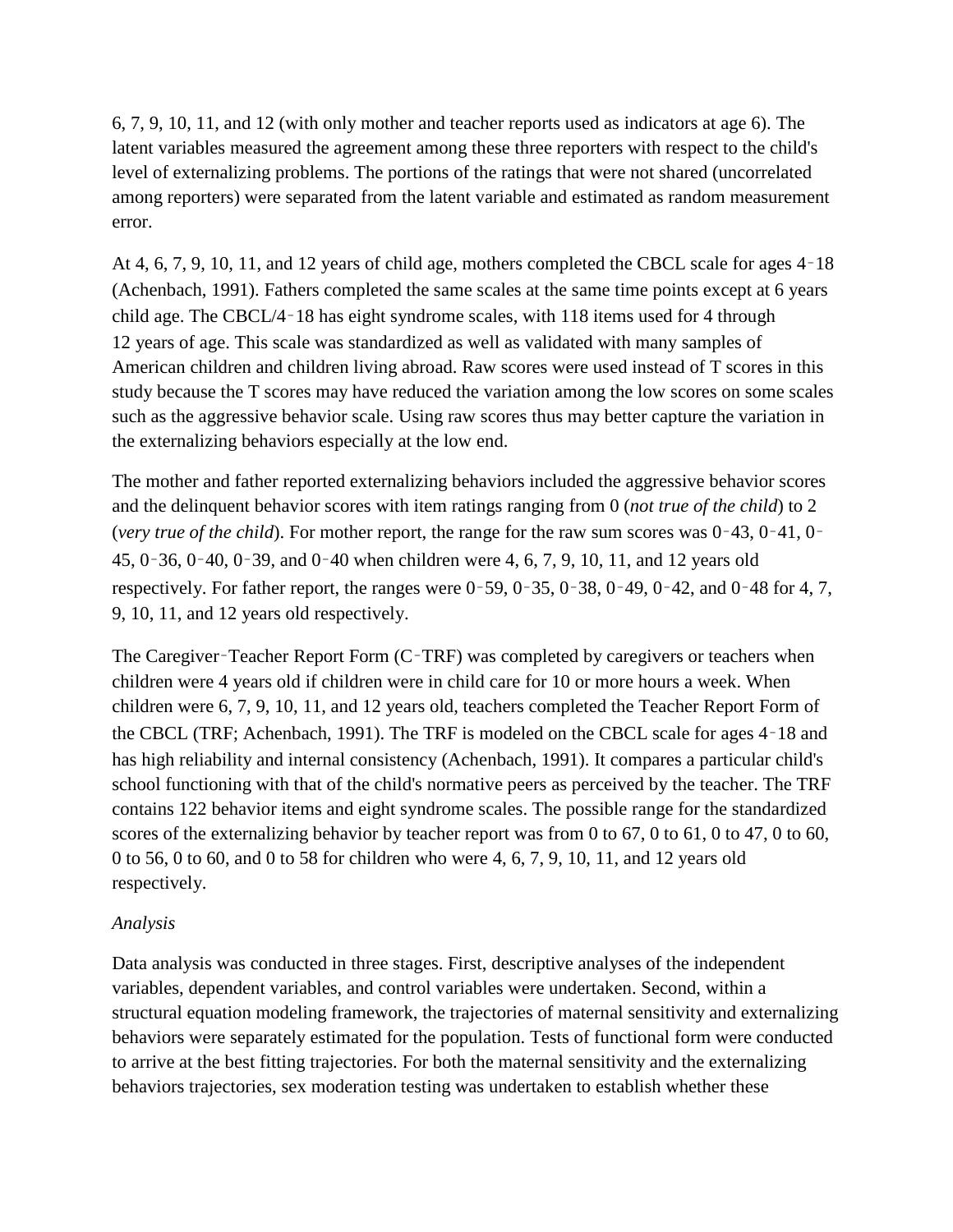processes differed for boys and girls. Third, a "parallel process" model was estimated, which involved the simultaneous estimation of the maternal sensitivity and externalizing behaviors trajectories conditioned on controls. In this analysis, the correlation between the two processes was used to test their mutual evolution. Lastly, we utilized a cross-lagged model to establish whether a reciprocal relationship between maternal sensitivity and children's externalizing behaviors operates over time and to compare strength of mother vs. child effect at each time interval involved. Model estimation and testing was done in Mplus software, Version 6 (Muthén & Muthén, 1998-2010).

#### *Models*

Latent growth curve modeling (LCM) was used to estimate trajectories over time (Bollen & Curran, 2006). LCMs are equivalent to trajectory modeling in the multilevel modeling framework in that they are mixed effects models that estimate both fixed and random effects parameters, representing average trajectories and individual variation around the averages, respectively. The trajectory intercepts measure the starting value. Trajectory slopes and quadratic effects measure within-person rate of change and within-person acceleration or deceleration in the rate of change. We estimated maternal sensitivity trajectories over 5 time points starting at 3 years with subsequent assessments at 4, 7, 9, and 11 years. We estimated externalizing behavior trajectories over 7 time points starting at 4 years with subsequent assessments at 6, 7, 9, 10, 11, and 12 years. The externalizing behavior trajectories were estimated for the latent variables, which combined the observed reports from mothers, fathers, and caregivers/teachers. For both processes, time was coded such that units of time were measured in approximately oneyear intervals. A parallel process (or bivariate LCM) model (Bollen & Curran, 2006) was used to estimate the relationship between maternal sensitivity and externalizing behavior trajectories. The strength of this model is that it provides more rigorous support for causal relationships compared to a cross-sectional association by eliminating potential spurious relationships with unobserved, time-invariant variables by controling for all static characteristics of the person (child) including stable reporter or observer bias. Therefore, the causal threat of spuriousness in the relationship between maternal sensitivity and externalizing behavior was greatly reduced in this model. The correlation between these processes estimates whether *change* and slowing or speeding up in *change* over time in these phenomena were co-occurring.

A cross-lag panel model (Finkel, 1995) was used to estimate reciprocal relationships over time. We used parallel time points in this model so that we had equal intervals of approximately 2 years between time points (4, 7, 9, and 11 years). In this model, the effect of maternal sensitivity on externalizing behavior was estimated net of prior levels of externalizing behavior, and the effect of externalizing behavior on maternal sensitivity was estimated net of prior levels of maternal sensitivity  $-$  again a way of estimating within person change between time points and of controlling for the history of the outcome when evaluating effects on current levels. This model also provided an estimate of the stability of maternal sensitivity and externalizing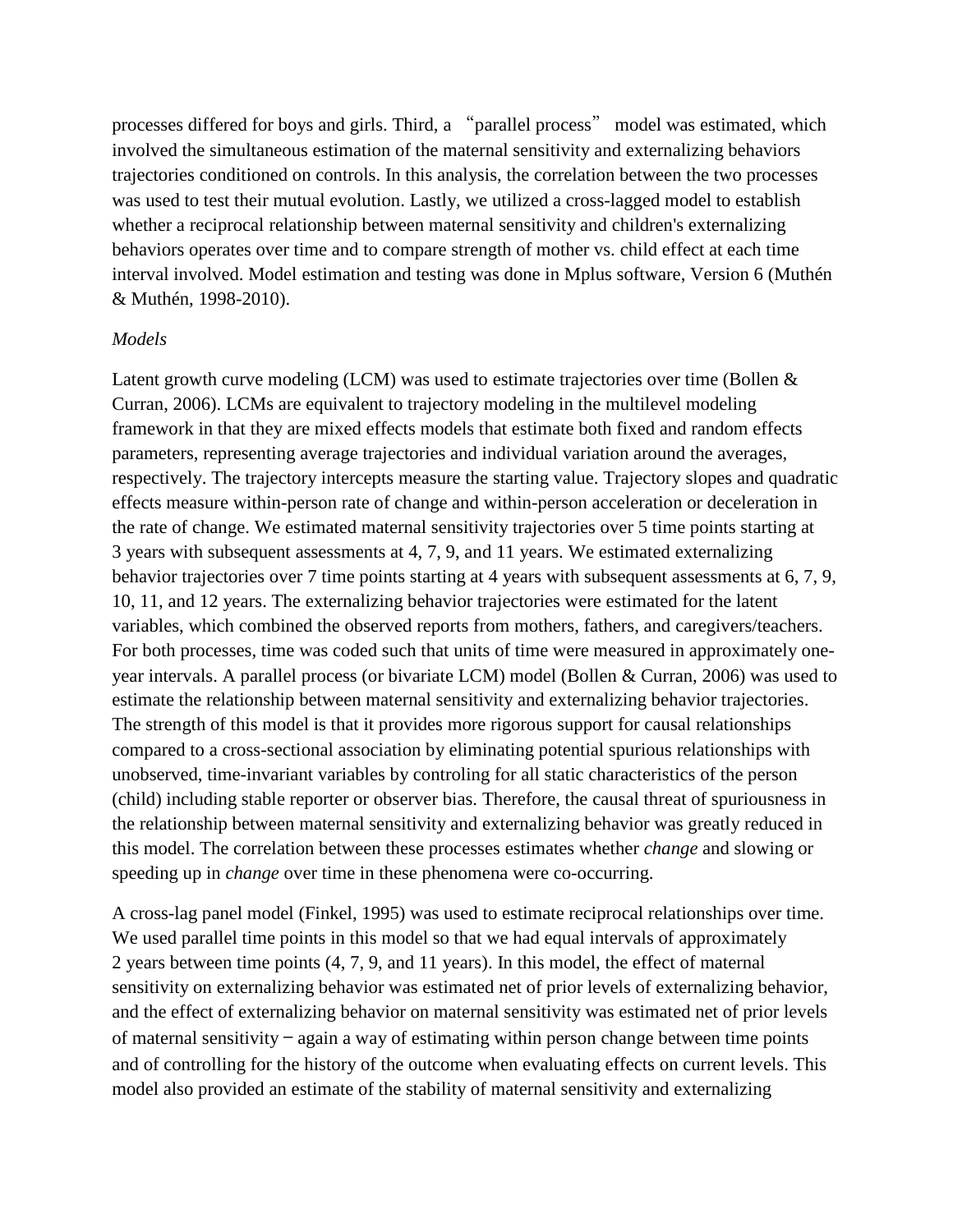behaviors between time points in the autoregressive parameter estimates. This model has been used, for example, to evaluate longitudinal reciprocal relations between maternal negativity and externalizing behaviors among adolescents (Zadeh et al., 2010). We tested several of the parameters for equality over time (i.e., stationarity), for example, whether the regression coefficient for the effect of the control variable income on externalizing behavior is the same at each time point. We also tested for equal error variances over time. In the event that associations and/or variances were stationary, we constrained the parameters to be equal and interpreted the cross-lagged effects within the context of the constrained and hence more parsimonious model.

### *Missing data and estimation*

Eleven percent of respondents were missing family income; 14% of respondents were missing the 3 years externalizing behavior reported by mothers; 6% of respondents were missing child temperament at 6 months; 14%, 23%, 26%, and 26% of respondents were missing measures of harsh parenting at child ages 3, 4, 9, and 11 years, respectively; 12%, 21%, 26%, 25%, 25%, and 25% of respondents were missing mother's depression at child ages 3, 4, 7, 9, 11, and 12, respectively; 15% of respondents were missing maternal sensitivity at 3 years; 24%, 26%, 28%, and 32% of respondents were missing maternal sensitivity at child ages 4, 7, 9, and 11 years, respectively. For externalizing behavior reports, between 22% and 25% of respondents were missing mothers' report at the different ages; between 42% and 49% of were missing fathers' reports; and between 26% and 44% were missing teachers' reports.

The full sample  $(n = 1364)$  was utilized in the analyses including respondents with missing values for some of the model variables. The direct maximum likelihood (or FIML) approach ( Arbuckle, 1996) to missing data was used, which assumes that data are missing at random conditioned on the model. Attrition in the NICHD SECCYD was higher for African American respondents and for respondents with lower socio economic status. Because these variables were included as controls in the model, this helped ensure that the MAR assumption was met. Direct ML has less strict assumptions about the randomness in the missing data compared to listwise and pairwise deletion. In addition, it is more efficient, yields fewer convergence failures, results in relatively unbiased estimates of effects, and has near-optimal rates of Type 1 error ( Enders & Bandalos, 2001).

Some of the endogenous variables in the model did not have a strictly normal distribution (e.g., externalizing behaviors at ages 10 and 11 have non-normal kurtosis), therefore standard errors and test statistics were corrected for non-normality using robust, sandwich estimators to obtain standard error estimates (e.g.,Binder, 1983; the "MLR" estimator in the Mplus package; Muthén & Muthén, 1998-2010).

# **Results**

*Descriptive analysis*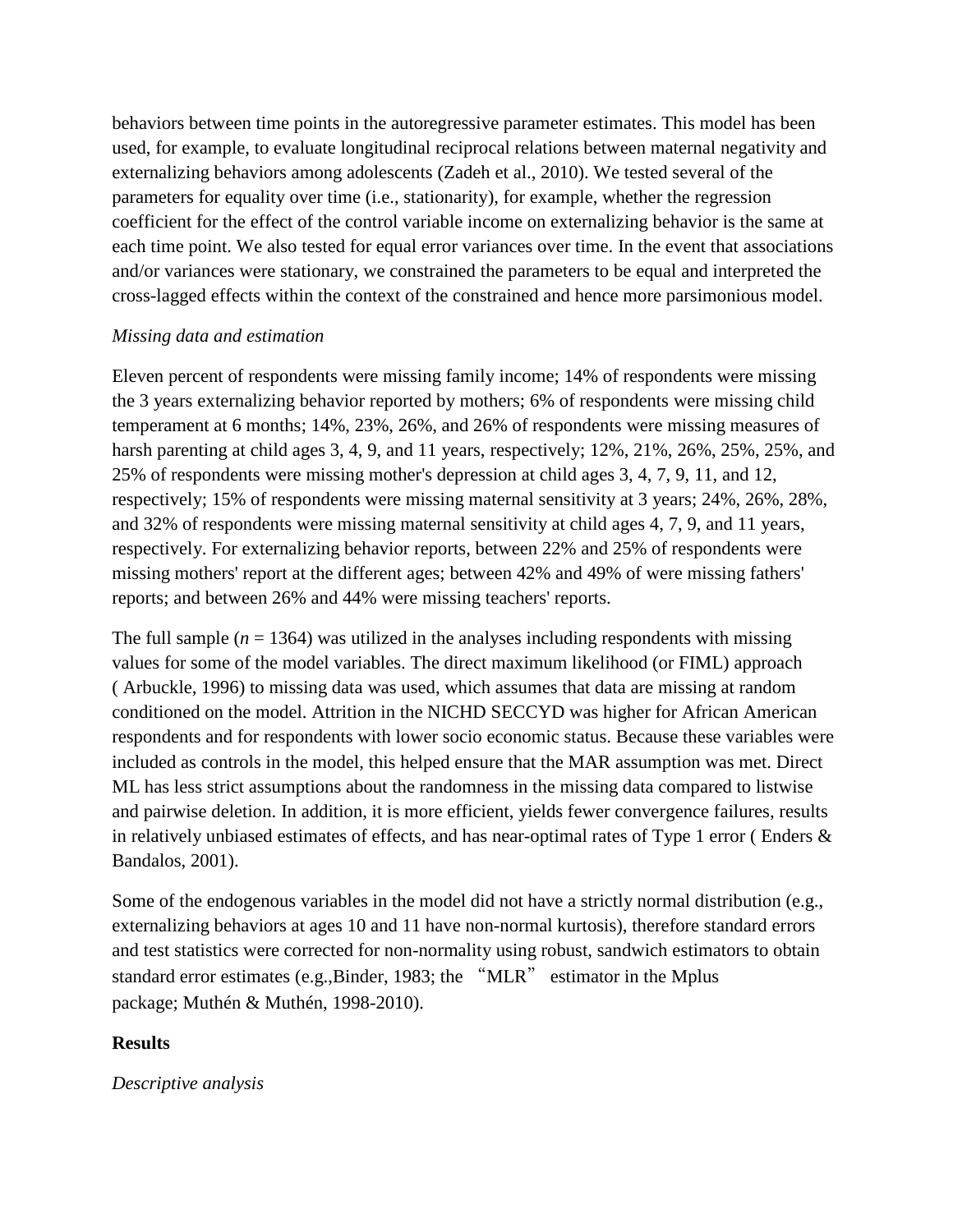As seen in Table 1, average maternal sensitivity scores appeared to be declining slightly from 3 to 11 years. There was little variation in these scores with means ranging from 16 to 17 and standard deviations between 2.4 and 3.0. Externalizing behavior was steadily declining for children between 4 and 12 years as reported by mothers and fathers with the largest declines occurring between ages 4 and 7. Caregiver/teacher reports of externalizing problems also showed a decline between 4 years and 6 or 7 years with the level hovering around 6 after that. The average mother report of externalizing behaviors measured for 3 years was over 13, but this score was comprised of different items than in later measures and therefore not directly comparable to the other time points. Externalizing behavior had more inter-individual variation as compared to maternal sensitivity with average deviations from the means over 6 points for mother and father reports and over 8 points for caregiver/teacher reports.

### Trajectories of maternal sensitivity and externalizing behavior

Quadratic trajectory models without covariates were estimated for maternal sensitivity and externalizing behavior for boys and girls separately (i.e., four models). The trajectories for these models are illustrated in Fig. 1, row 1. Means and variances for the intercept, slope, and quadratic trajectory components were tested across sex using a z-test and the Wald chi-square test (Agresti, 2002). For the externalizing behavior trajectory models using multiple reporter latent variables and including both time-invariant control variables and time-varying harsh parenting and mother's depression controls, there were no sex differences in any components of the externalizing behavior trajectories, and the quadratic model fitted reasonably well for both sexes  $\left[\chi^2(1013) = 1885.3, p = 0.00; CFI = 0.92; TLI = 0.90; RMSEA = 0.04\right]$ . See Table 2 for sex moderation test results. Therefore, a single trajectory model of externalizing behavior for boys and girls combined was used. Calculated from the conditional trajectory model, the externalizing behavior trajectory average intercept was 9.95, average linear slope was − 0.84, and average quadratic effect was 0.046. Fig. 1, row 2 illustrates the estimated trajectories conditioned on covariates for boys and girls separately and together. The final, average conditional trajectories used in subsequent analysis are represented by the bold black lines in Fig. 1, row 2. The correlation between the intercepts and the slopes for externalizing behaviors was − .26 (*p* < 0.001). So, children starting out with more externalizing problems decreased more over time relative to children starting out lower on externalizing behaviors. Also, the externalizing behavior slopes and quadratics were negatively correlated showing that greater decreases over time were associated with a slowing in the amount of decrease over time, indicating that those with substantial decrease experienced more of the decrease at the younger ages ( $r = -0.93$ ,  $p <$ 0.001).

# **[Figure 1 Omitted]**

Average trajectories of externalizing behavior and maternal sensitivity. The black lines in the second row represent average trajectories across sex as reported in the text. yrs. = years.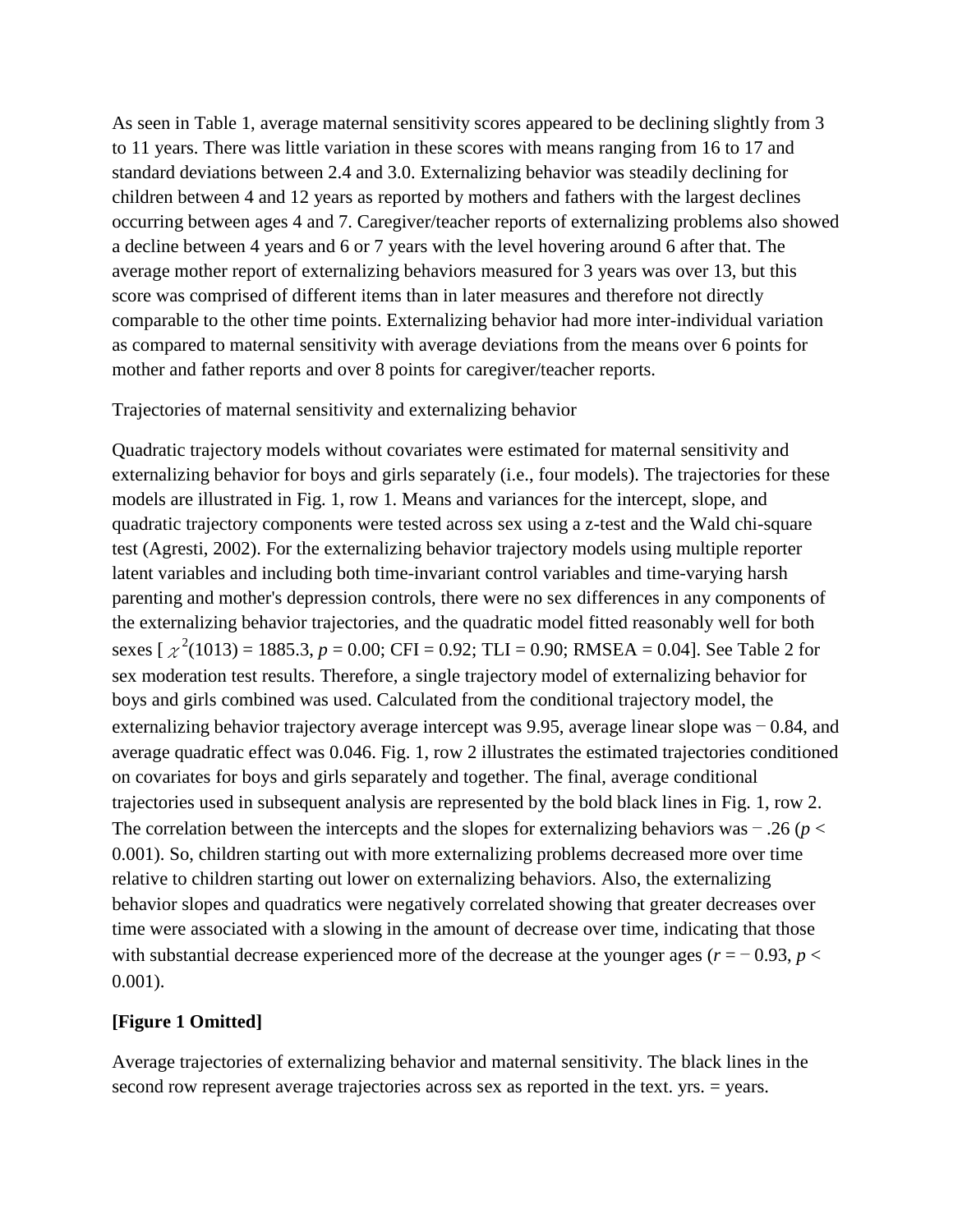# **[Table 2 Omitted]**

For maternal sensitivity, both the slope and quadratic components of the unconditional model of maternal sensitivity trajectories differed across child sex. However, after conditioning on covariates, there were no statistically significant sex differences in the trajectory components with the exception of more inter-individual variation in intercepts (values at age 3) for girls (Table 2). Therefore, boys and girls were combined in the trajectory model for maternal sensitivity as well. The quadratic effect in conditional models did not have a statistically significant mean or variance, so the linear trajectory models were used. The model fit for the combined model was good [ $\chi^2$ (55) = 172.8, *p* = 0.00; CFI = 0.936; TLI = 0.901; RMSEA = 0.04]. Calculating from the conditional trajectory model, the maternal sensitivity trajectory average intercept was 16.90 and average slope was − 0.10. See Fig. 1 for a depiction of this trajectory (solid black line in Fig. 1, Row 2, Column 2). Also the intercepts were negatively correlated with the slopes ( $r = -0.45$ ,  $p < 0.001$ ) for maternal sensitive trajectories.

# *Parallel process model*

The parallel process model had a very good fit to the data. While the chi-square test was significant  $[\chi^2(787) = 1792.1, p = 0.00]$  indicating a poor fit, the comparative fit indices and root mean square error of approximation indicated good model fit (CFI =  $0.924$ , TLI =  $0.905$ , and RMSEA  $= 0.031$ ). The significance of the chi-square test was likely due to the sample size rendering high power in detecting even small deviations from the data ( Bentler & Bonett, 1980). The parallel process model is depicted in Fig. 2. Time invariant and time-varying covariate controls were included in the model, though they were not depicted in the figure. All relationships between trajectory components (intercepts, slopes, and quadratic) were conditioned on the covariates.

# **[Figure 2 Omitted]**

Conceptual model for the parallel process between externalizing problems and maternal sensitivity. This is a model that simultaneously estimates the relationship between the trajectory of maternal sensitivity and that of externalizing problem trajectories. Maternal sens. = maternal sensitivity; Ext. probs.  $=$  externalizing behavior problems; yrs.  $=$  years.

Table 3 provides the estimates of the covariate effects on the baselines and changes in the trajectories of maternal sensitivity and externalizing behavior problem. Higher externalizing problem scores at age 3 years were associated with lower maternal sensitivity scores at 3 years (  $\beta = -0.034$ ,  $p < 0.001$ ). Being non-European American and mothers using more harsh control at age 3 years were associated with a lower baseline of maternal sensitivity while both higher income and higher maternal education were associated with a higher baseline level of maternal sensitivity. Being neither European American nor African American was associated with increase in maternal sensitivity over time while maternal education and harshness at age 3 years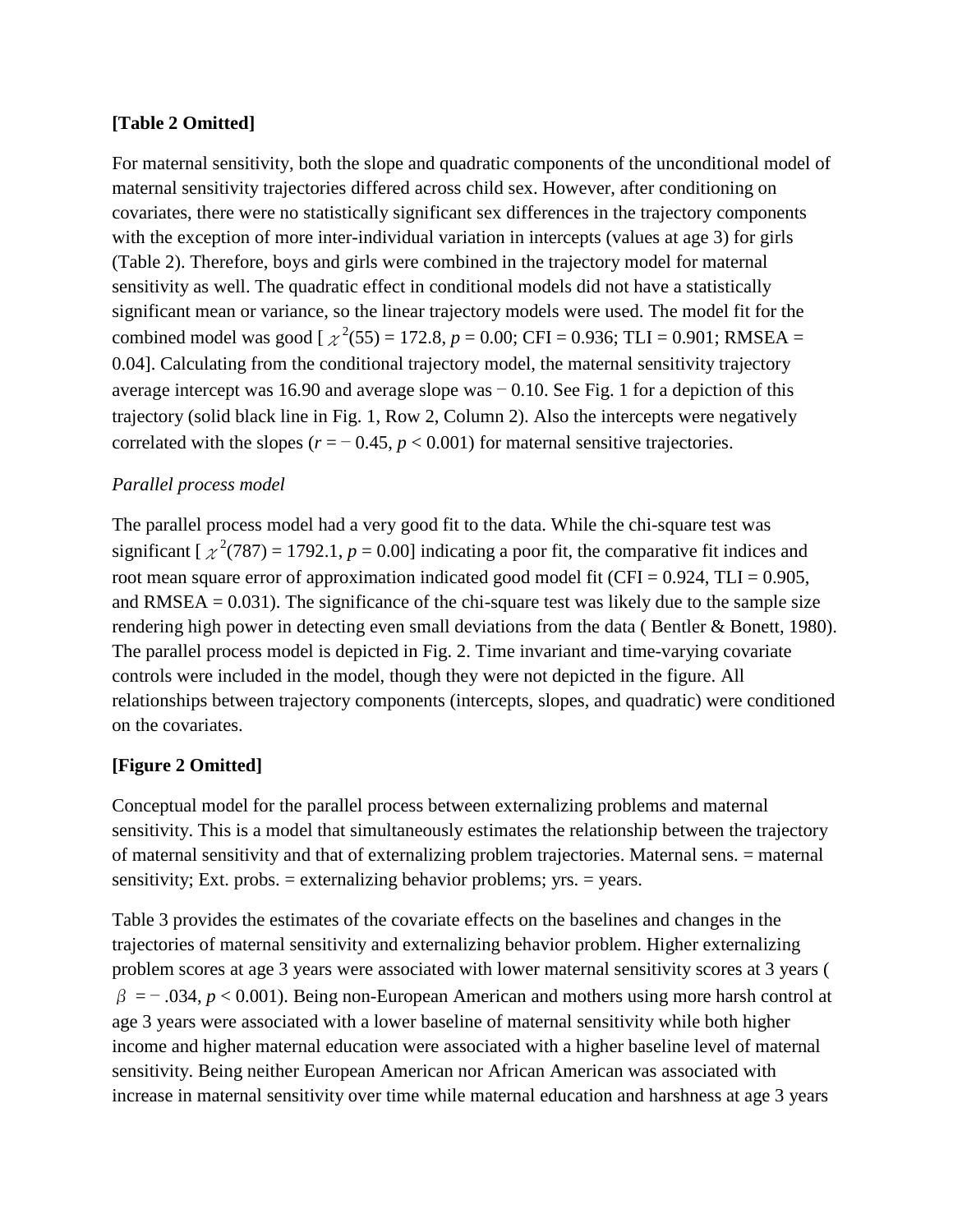were associated with decrease in maternal sensitivity over time. For example, mothers who used more harsh control when the child was three also showed more decline in sensitivity over time.

# **[Table 3 Omitted]**

There were few covariate effects on the externalizing trajectories, probably because the externalizing problem scores at 3 years were included in the model. African American race and child difficult temperament at age 6 months both were associated with fewer externalizing problems at age 4 (after controlling for mother reported externalizing problems at age 3) while mother's greater depression and harshness were associated with more externalizing problems at age 4. Only harshness levels had an effect on the externalizing problems slope where higher levels of harshness were associated with higher increases in externalizing behaviors between age 4 and 12 years ( $\beta = 0.821$ ,  $p < 0.05$ ).

The parameters of primary interest in this model were the associations between maternal sensitivity and externalizing problem trajectories. These parameters were labeled A, B, and C in Fig. 2 and the estimates are given in Table 4. Parameter A measures the effect of the maternal sensitivity score when the child was 3 years old on the externalizing behavior score for the child at 4 years *after* controlling for externalizing behavior at 3 years. The standardized beta parameter was − 0.29 (*p* < 0.05). Parameter B measures the correlation between the slopes of the two processes  $(r = -0.23, p < 0.001)$ . This estimate revealed that decreases in a child's externalizing problems were associated with increases in the maternal sensitivity of their mother. This is an important effect that shows these processes were co-occurring and shared 5% of their change variance.

# **[Table 4 Omitted]**

Finally, parameter C estimates the association between degree of change in maternal sensitivity and the velocity of change in externalizing problems (the quadratic component). The question was whether the rate of change in maternal sensitivity for a child was related to the slowing or speeding up in the rate at which changes in externalizing behaviors were occurring for that child. The correlation was estimated to be  $0.19$  ( $p < 0.05$ ), therefore greater decreases in maternal sensitivity resulted in a more curved trajectory in externalizing problems. This means that for children whose mother's sensitivity was decreasing more during this time period, their externalizing problems dropped more sharply at younger ages and less sharply at older ages ( Fig. 1, Row 2, Column 1).

# Cross-lagged model

The cross-lagged model was estimated to extend the findings from the parallel process model because the parallel process model did not make assumptions about the direction of the effects over time. That is, we were unable to determine whether the effects of changes in maternal sensitivity on externalizing behavior were greater than the reverse effects. So far, we have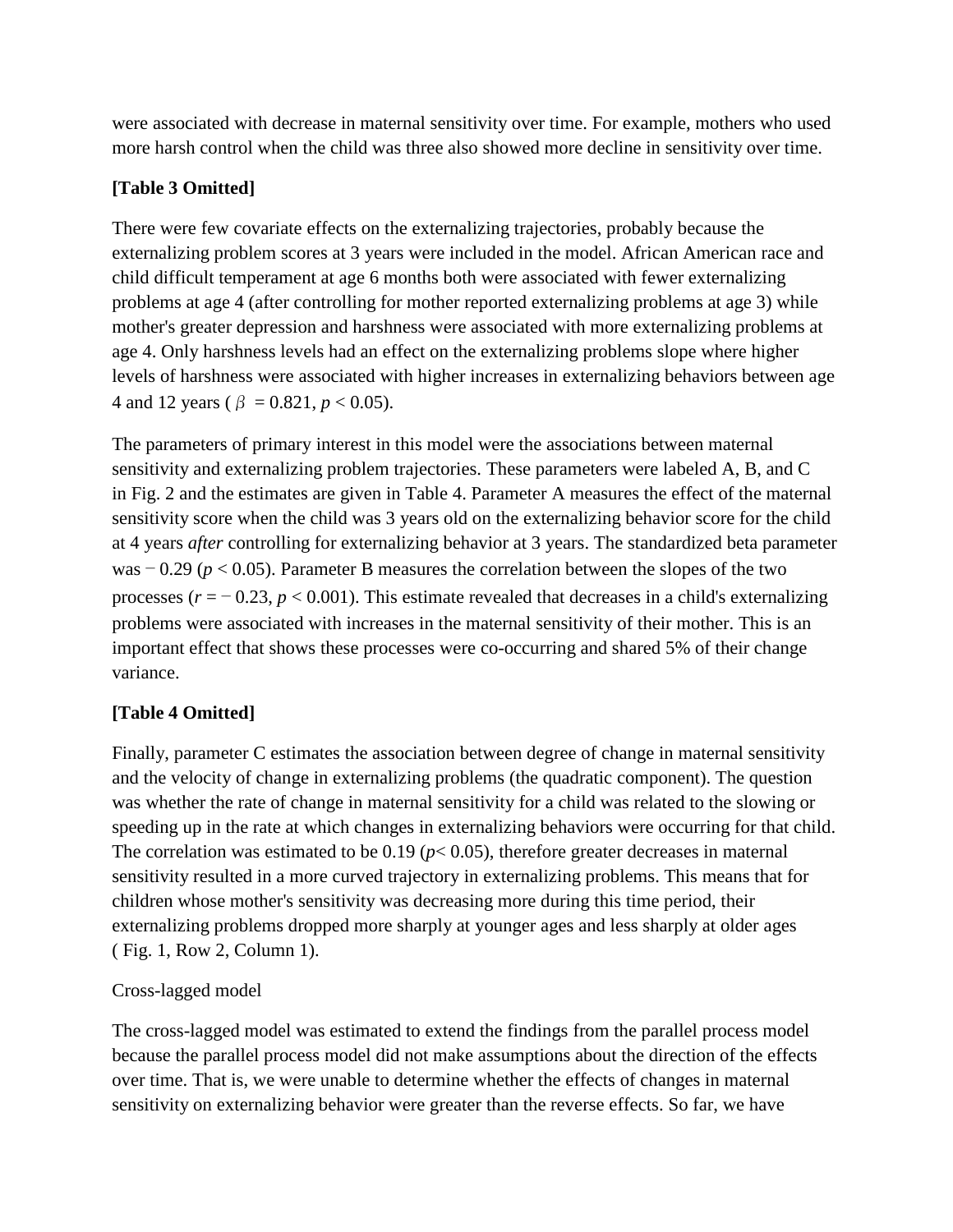assumed the effects are equally bidirectional. The cross-lagged model allows us to test for a potential driving factor in the changes between each time interval.

The cross-lagged model is depicted in Fig. 3. The same set of covariate controls were included in the model, but are not shown in the figure. The multiple reporter latent variables of externalizing problems at each assessment were used. The covariates affected outcomes at each of three time points (ages 7, 9, and 11 years). We tested that the effects were stationary over time and found that most of them were, so those covariate effects were constrained to be equal over time. All equality tests were performed in the free model where all other parameters were allowed to be freely estimated. Maternal sensitivity and externalizing problem behaviors were allowed to covary within time. This covariance is represented by the two headed, curved arrows. The covariance at 7, 9, and 11 years of age is the covariance between the residual terms. Tests of equality in the covariance of the residuals over time showed that it was the same across time points; therefore, one covariance parameter was estimated. The cross-lagged effects and the autoregressive effects were also found to be equal across time. For example, the effect of maternal sensitivity on externalizing behaviors was − 0.012 between each time point. Estimates from the cross-lagged model are presented in Table 5, and the autoregressive and cross-lagged estimates are also displayed on the model in Fig. 3. The stationary effect estimates are presented in Table 5 just for age 7 years since they are equivalent at subsequent grades.

# **[Figure 3 Omitted]**

# **[Table 5 Omitted]**

The overall model fit of the final cross-lagged model was very good [ $\chi^2(309) = 557.6$ ,  $p = 0.00$ ;  $CFI = 0.96$ ,  $TLI = 0.94$ ; RMSEA = 0.024]. Many of the covariates were associated with maternal sensitivity ( Table 5). For example, children being African American in contrast to European American (although this was not a consistent effect over time) and mothers exhibiting more harshness toward the child predicted declines in maternal sensitivity over time. Only mother's greater depression and harshness were associated with more externalizing behaviors ( Table 5). The autoregressive parameter for externalizing behavior showed that a child who was one unit higher in the externalizing problems score at one point in time was 0.83 units higher in the externalizing score two years later. This is a consistent effect for children from age 4 to 12 years (Table 5). The autoregressive parameters for maternal sensitivity were also consistent over time. For example, a mother who was one unit higher in the maternal sensitivity score when the child was age 4 years was 0.32 units higher at age 7 ( Table 5). The standardized autoregressive effects were similar in size to the unstandardized estimates reported here. These effects indicate that within-person externalizing behaviors are much more stable between assessments than withinperson maternal sensitivity.

Only the cross-lagged effect of child externalizing problems (as indicated by mother, father, and teacher reports) on maternal sensitivity was statistically significant while maternal sensitivity did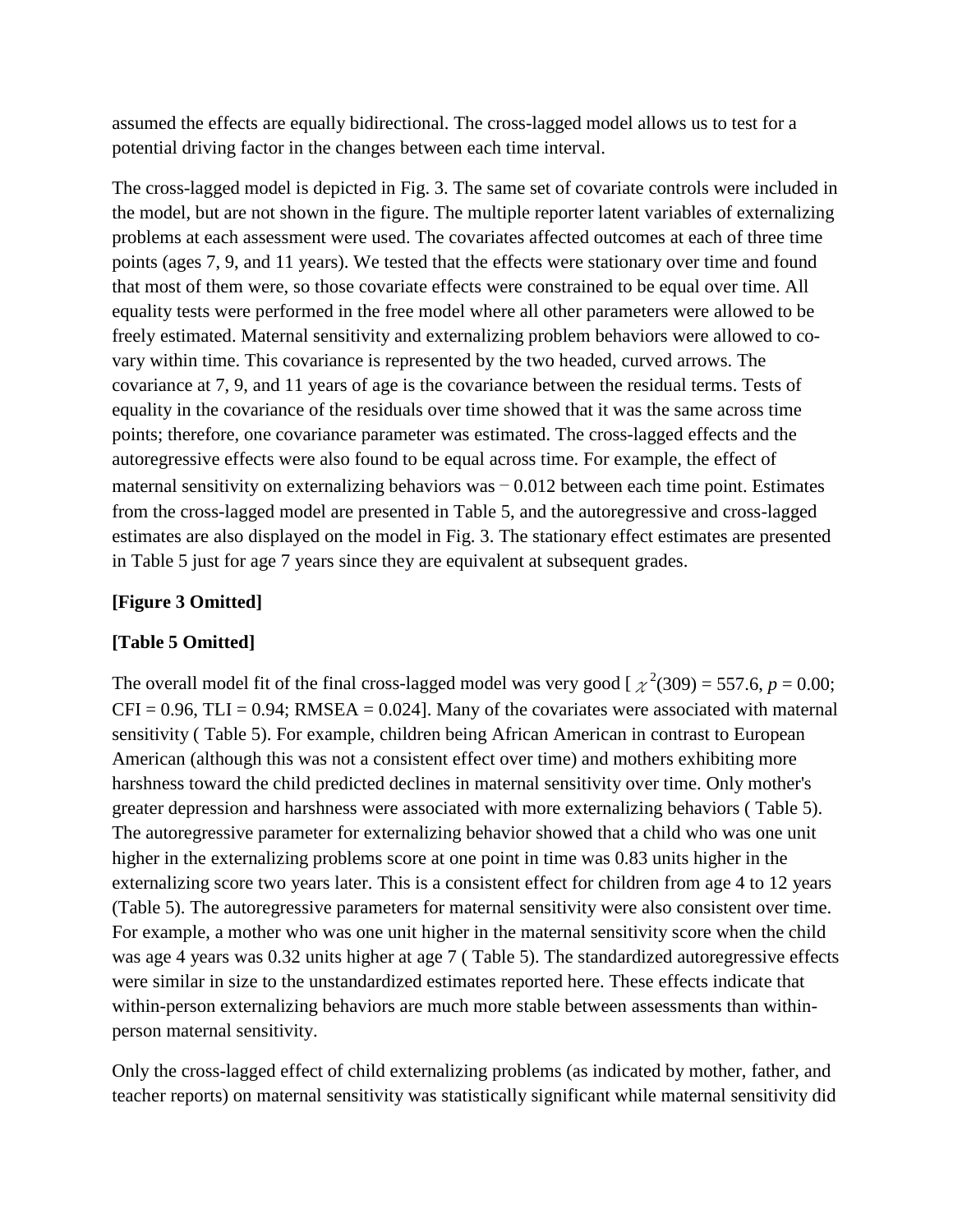not predict child externalizing problems indicating that there was not a reciprocal feedback relationship occurring between maternal sensitivity and externalizing behaviors between ages 4 and 11. A one unit increase in the externalizing problem score was associated with a 0.040 unit decline in the maternal sensitivity score 2 years later. Because externalizing problems and maternal sensitivity were measured on very different scales with a range of about 1 to 40 and about 4 to 21, respectively, we interpret the standardized effects. The fully standardized crosslagged effects in this model showed that a one standard deviation unit increase in externalizing problems resulted in a decline of 0.078, 0.097, and 0.097 standard deviations in maternal sensitivity for the subsequent three time points, respectively.

### **Discussion**

The goal of this study was to investigate the interplay between maternal sensitivity and child externalizing behavior problems in children from 4- to 12-years-old. Models controlled for measurement error in the estimates of child externalizing behavior problems including errors due to reporter, unobserved child and mother characteristics that did not change during the study period (e.g., child temperament), observed characteristics such as previous reports of externalizing behaviors (i.e., 3 years of age), family income, maternal education, child race and sex, child difficult temperament, as well as time-varying maternal harshness and maternal depression. Specifically, we replicated patterns of decline in externalizing behavior (Miner & Clarke-Stewart, 2008) and maternal sensitivity (Feldman, 2010) from preschool ages to preadolescence and found support for significant inter-individual variation in the changes. As expected, we found that the trajectories did not differ by child sex. Trajectories of maternal sensitivity and those of child externalizing behavior were found to be interrelated over time. Further modeling supported the finding that the relation was driven by the effect of child externalizing problems on maternal sensitivity from ages 4 to 11.

A major contribution to the literature lies in our finding of a unidirectional child effect explaining the association between maternal sensitivity and externalizing behavior from ages 4 to 11 based on the cross-lagged modeling technique. The mothers' effect on children was not statistically (nor substantively) significant at each time interval from ages 4 to 11. This finding is different from, but may be more accurate than, the reported bidirectionality based on a mother effect model and a child effect model using the same sample from ages 2 to 9 in the Miner and Clarke-Stewart (2008) study. Our results support only one side of the transactional model and emphasize a child effect on the parent. Our findings are consistent with a few other studies that focused on children from middle childhood to adolescence and tested a bidirectionality hypothesis (e.g., Burke et al., 2008 and Huh et al., 2006). For example, Burke et al. (2008) reported a child only effect in the association between ODD and parental communication and involvement and between conduct disorder and parental control among children from ages 7 to 17. Huh et al. (2006) reported a child only effect in the transaction between adolescent girls' externalizing behavior and perceived maternal support and control. Our study makes a unique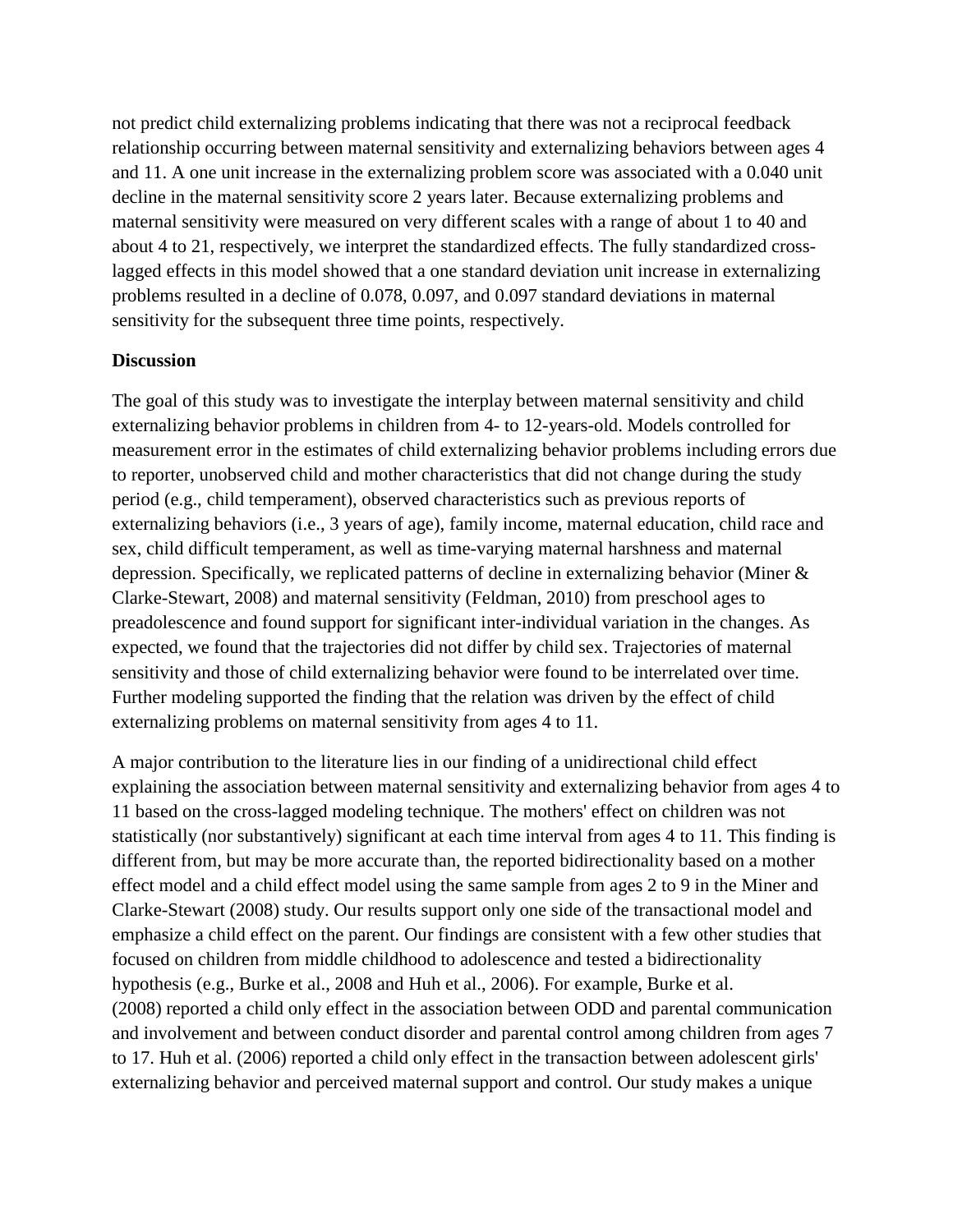contribution to the literature by suggesting that this unidirectional child effect may emerge even earlier with regard to the impact of externalizing behavior problems on maternal sensitivity.

It is possible that children play a larger role in their own development from late preschool to the early school years than they have in earlier periods. Late preschool and early school years constitute a period during which there is an increasing consolidation of child regulatory and reasoning abilities, (e.g., Sroufe et al., 2005) and these developmental changes may lead to children having a larger impact on their environments than in previous years.

Alternatively, as children move into a larger social world outside of the home, extra-familial factors such as peers may come into play and dilute the influence of parenting. For example, Scaramella et al. (2002) found that the association of hostile and uninvolved parenting with children's delinquent behaviors in early adolescence was mediated by deviant peer affiliation. Lansford et al. (2003) also reported that high quality friendships with peers who were low in antisocial behaviors significantly attenuated the impact of negative parenting on children's externalizing behaviors in adolescence.

It is also possible that other dimensions of parenting may become important when children reach school age and may overshadow the impact of maternal sensitivity. For example, parental behavior monitoring may gain more prominence for older children since it has been found to buffer children from developing externalizing behaviors in early adolescence (Pettit, Laird, Dodge, Bates, & Criss, 2001). All of these alternative possibilities should be tested in future research.

Our finding of a unidirectional child effect on mothers from late preschool to middle and later elementary ages does not suggest that maternal sensitivity is not important. In our cross-lagged model we were not able to consider externalizing behavior problems younger than age 4 because the form of the measure is different at the toddler age than it is from age 4 on. However, in the parallel process modeling, in which we established the significant inter-relationships between the maternal sensitivity trajectories from ages 3 to 11 and the child externalizing behavior trajectories from ages 4 to 12, we found that maternal sensitivity at age 3 predicted externalizing behaviors at age 4, after controlling for mother reported externalizing behaviors at age 3 and other covariates. This replicated what others have found for younger children using similar modeling approaches (e.g., Shaw et al., 1994) and supported the important role of mother's sensitivity as related to children's early behavior problems. Because this effect did not control for prior levels of maternal sensitivity, we cannot combine that finding with the child-driven finding for ages 4 to 12 to suggest a shift in the cause of the relationship. However, this may be a worthy line of inquiry in future research.

Additionally, the extent to which maternal sensitivity would predict a reduction in externalizing behaviors may be contingent on the occurrence of other parenting factors (Bradley & Corwyn, 2007), some of which we included as covariates. Previous research suggests that maternal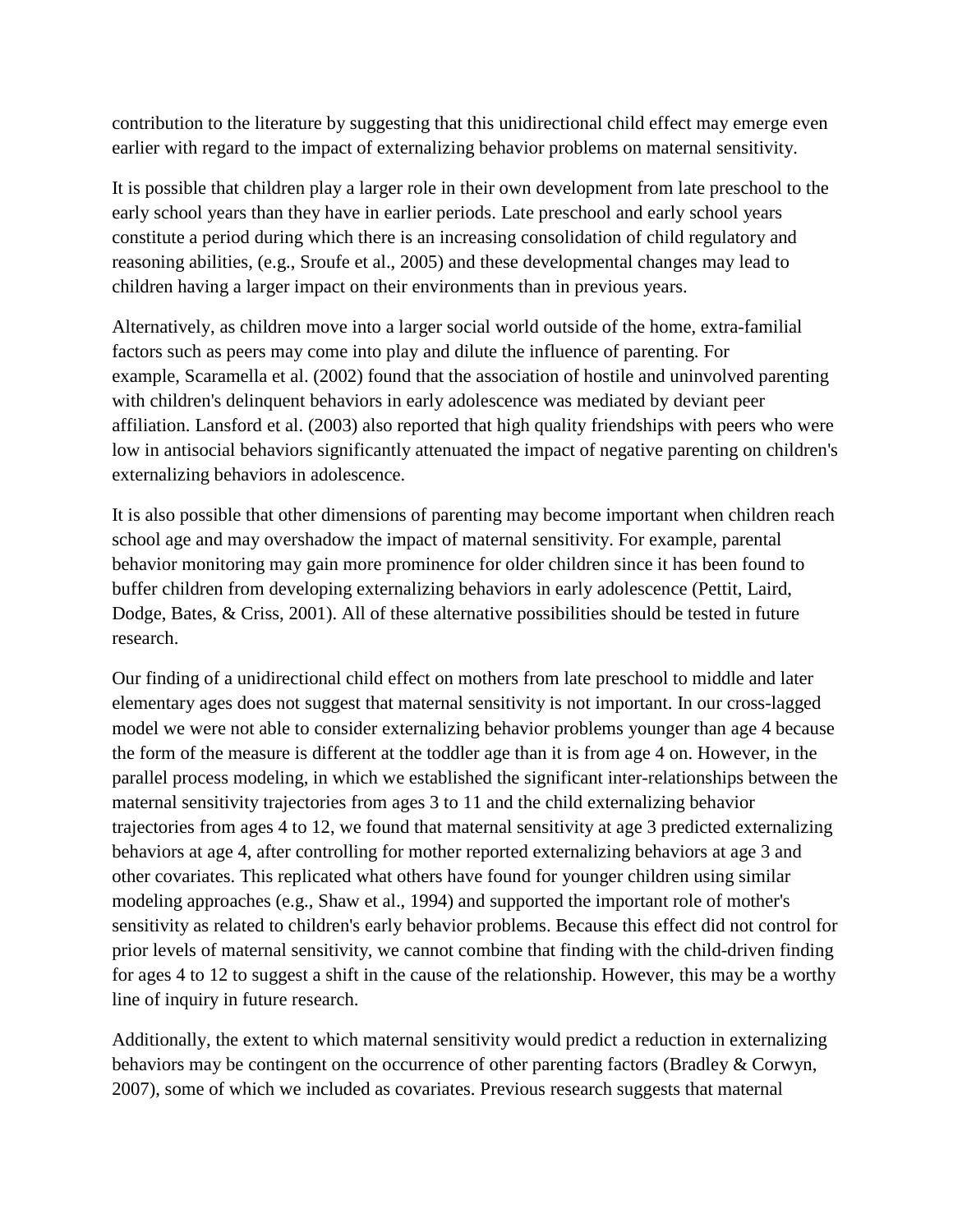harshness and depression are both associated with children's externalizing behaviors (Bradley and Corwyn, 2007 and NICHD Early Child Care Research Network, 2004). In our study we found that harshness (as a time invariant covariate) was associated with a low baseline and a decrease in sensitivity over time, and a high baseline and an increase in externalizing behaviors over time. Maternal depression (as a time invariant covariate) was not significantly related to maternal sensitivity, but independently predicted a high baseline of externalizing behavior at age 4. The effects of these other parenting dimensions suggest the need to understand maternal sensitivity and its interplay with child externalizing behaviors within the context of other occurring parental risk factors.

The present study also replicated previous findings regarding the trajectories of externalizing behavior (Miner & Clarke-Stewart, 2008) and maternal sensitivity (Feldman, 2010). Our finding of a general decline in externalizing behaviors from ages 4 to 12 may reflect the fact that children develop increased physical and mental capacities for self control as they age (Dahl, 2004). At the same time, frequent and expanded socialization experiences with multiple agents (e.g., parents, teachers, and peers) across settings may also help reduce children's externalizing behavior (Bradley and Corwyn, 2008 and Pianta et al., 2007). However, this decrease in externalizing behaviors leveled off around ages 10 to 12. This may correspond to children's transition to puberty, a phase of development that has been associated with increased externalizing problems for both boys and girls (Ge, Brody, Conger, Simons, & Murry, 2002). Further research may be needed to test if the onset of the pubertal transition invites additional chances for displaying behavior problems, slowing the decreasing trend in children's externalizing symptoms over time.

The finding of a relatively flat slope (slight decrease) of maternal sensitivity with significant inter-individual variation from ages 3 to 11 is consistent with a study of a middle-class Israeli sample (Feldman, 2010). This sample also was primarily middle class and thus generally low in sociodemographic risk with stability in their environments. In this relatively low-risk context, most mothers seem able to maintain their levels of sensitive support for children over time. The variation in the change of maternal sensitivity corroborates other studies based on the same sample that have indicated different patterns of change in maternal sensitivity for children of different attachment quality in the first three years (Mills-Koonce, Gariepy, Sutton, & Cox, 2008) or for mothers with different trajectories of depressive symptoms from infancy to age 7 (Campbell, Matestic, von Stauffenberg, Mohan, & Kirchner, 2007). Because we controlled for maternal depression and maternal harshness at each time point, as well as other child and demographic characteristics, our delineation of the average trajectory of maternal sensitivity should be quite precise.

Our study did not find that child sex was a significant moderator of the trajectory of externalizing behavior, which supports Moffitt et al. (2001) who suggested that developmental changes in behavior problems may be more similar than different for boys and girls, although the actual levels of behavior problems may be different. In addition, we did not find that child sex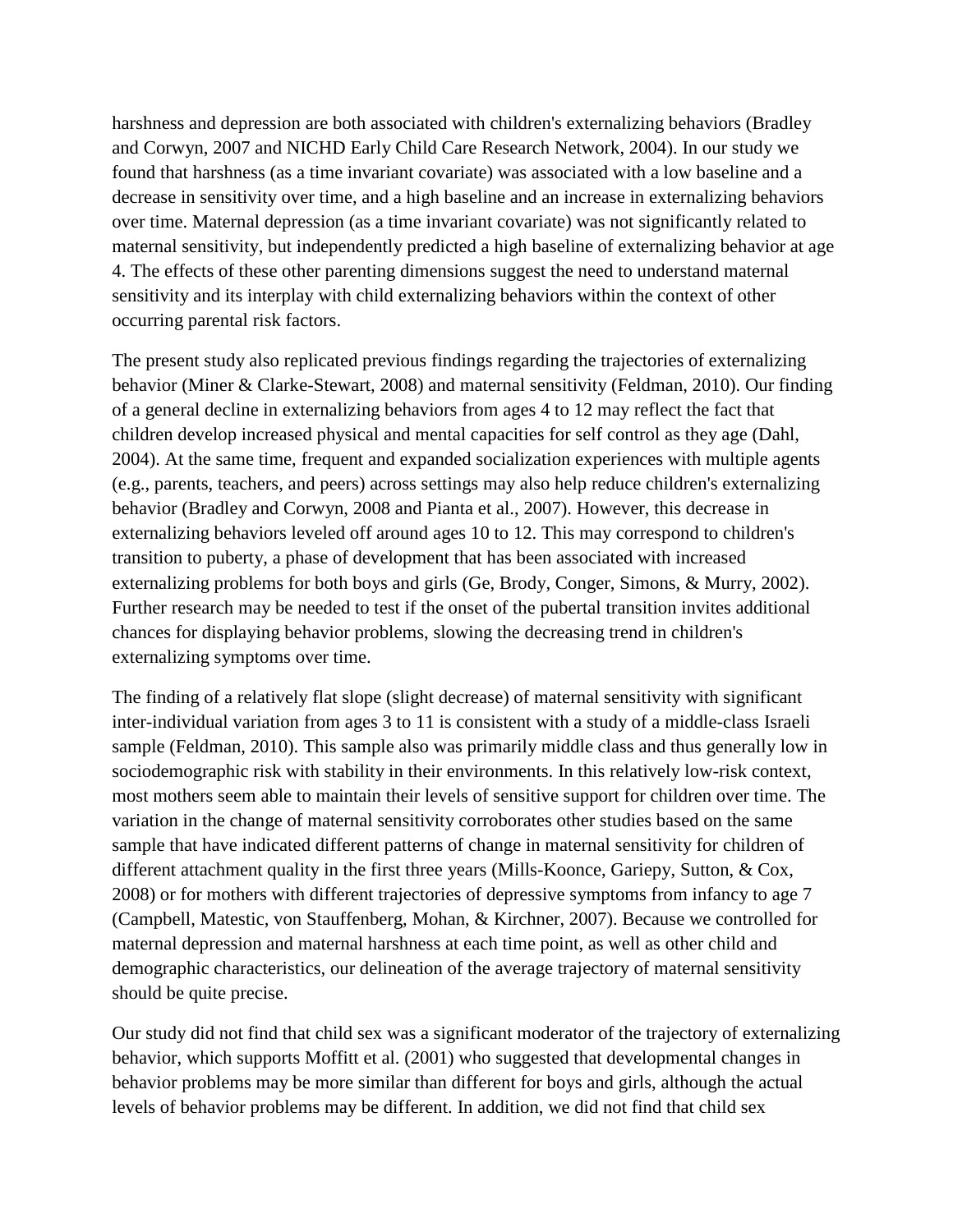moderated the trajectory of maternal sensitivity. To our knowledge, ours is the first study to test sex differences in the mean trajectory of maternal sensitivity in childhood. Our findings suggest that within a relatively advantaged context, mothers are generally similar in their sensitive support for both male and female children.

### *Potential implications for practice*

In general, our study suggests that parents, teachers, and other adults working with children should be sensitive to developmental change and challenge in children and tailor their approaches to children based on these developmental changes. For example, the slowing down in children's decrease of externalizing behavior around age 10 may suggest there are additional stressors children are experiencing during this time including those related to the transition to puberty. Therefore, guidance for children in understanding their bodily changes and assistance in finding reasonable outlets for the stresses associated with developmental change may be needed to prevent or reduce externalizing behavior during this period. Second, maternal sensitivity at age 3 was related to children's externalizing behavior at age 4 after controlling for externalizing behavior at age 3. Therefore, enhancing maternal sensitivity over the first three years of life may be important for reducing children's problem behaviors. Third, between ages 4 and 11, we found a child effect on maternal sensitivity, but not an effect of maternal sensitivity on the child's behavioral difficulties. During this period, an emphasis that includes multiple agents or other dimensions of parenting beyond maternal sensitivity might be warranted in our efforts to better understand children's problem behaviors. For example, many interventions are still driven by early socialization theories that focus largely on addressing parenting behaviors (Burke et al., 2008). While a focus primarily on parenting may be important for very young children, as children enter the late preschool period, it may be important to consider the child's broader environment and child-related factors to better inform strategies and interventions designed to reduce problem behaviors.

# *Limitations*

Although our study makes several important contributions to the field, it is not without limitations. First, because the NICHD SECCYD sample is a fairly advantaged community sample, it is not clear that these findings would generalize to other samples. For example, we only found a unidirectional child effect on mother's sensitivity but not a mother effect on child externalizing behavior from ages 4 to 11, but it is possible that a bi directional influence between mother's sensitivity and child's externalizing behavior may emerge in the same time period among less advantaged and more at-risk children. For the less advantaged children, parents' maintenance of sensitive support may have more influence on children's behavior problems than it does for the generally more advantaged children studied here. Replication of our study using high-risk samples will be important to fully consider the possible bidirectionality between maternal sensitivity and externalizing behavior. Second, the effect sizes reported in the current study are not large. However, Thornberry, Lizotte, Krohn, Farnworth, and Jang (1991) suggested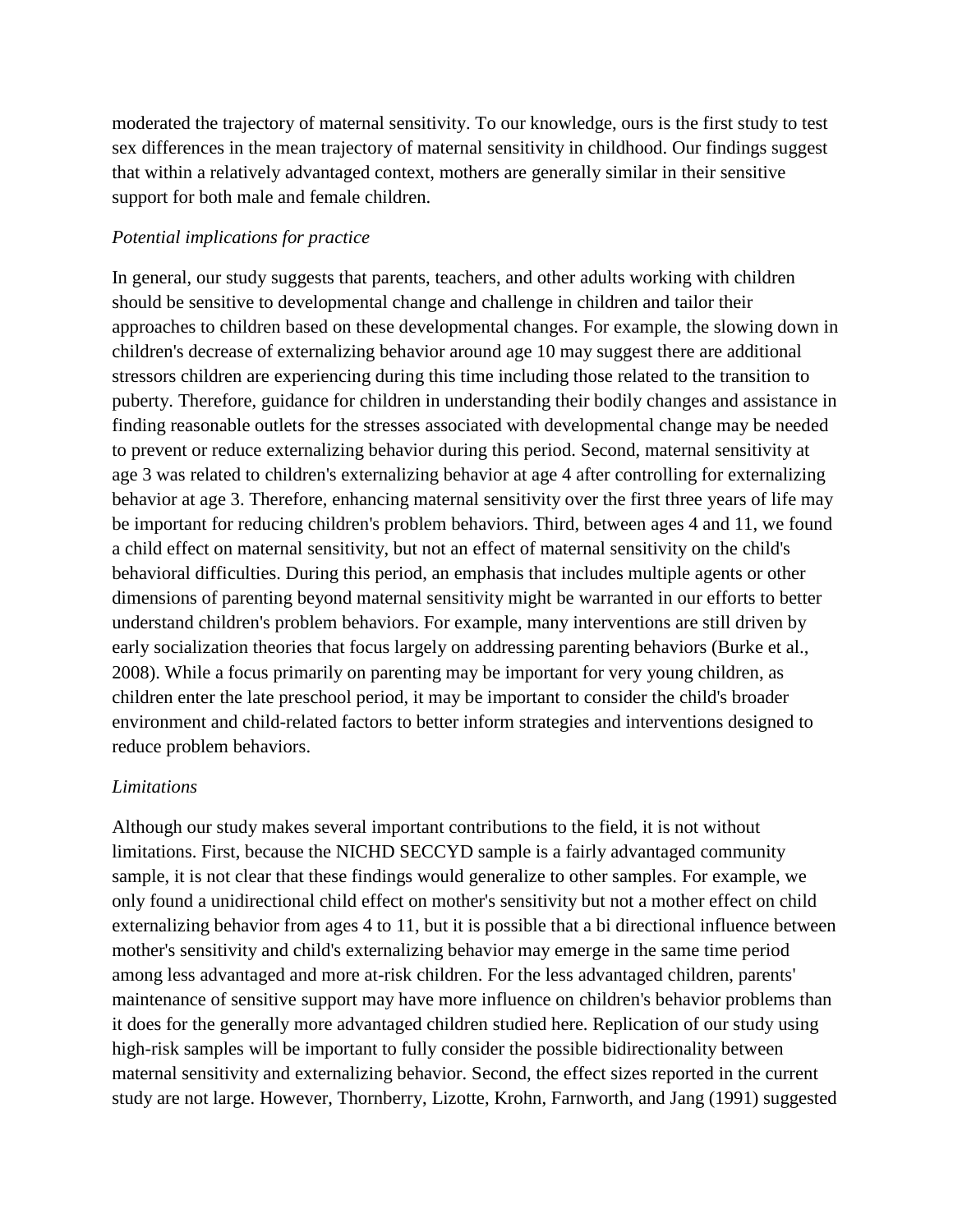small effect sizes are a common problem in models estimating change rather than the level of the construct of interest. The use of multiple informants and measures in the current study, while reducing shared method variance, may increase the conservativeness of model estimation (Scaramella et al., 2002). Thus, this study is a conservative evaluation of the reciprocity of the processes between maternal sensitivity and child externalizing behavior over a long time period and may represent the lower bound of these reciprocal processes. Last, while the models used in this study evaluate causal relations by eliminating many threats of spuriousness, we acknowledge that the true causal relation can only be obtained through experimental design with randomization.

Despite these limitations, the current study makes a significant contribution to the understanding of processes underlying the consolidation of problem behaviors and maternal sensitivity from the preschool years through the preadolescent years. That is, from ages 4 to 11, children's externalizing behavior appears to be driving the relation with mothers' sensitivity. We also contributed to the literature by applying rigorous and innovative statistical modeling to these questions. For example, we know of no other publication that estimates the relation between the person-level slopes of both externalizing behaviors and maternal sensitivity, particularly using a latent variable measurement approach to externalizing behavior. This is a stronger approach because many potential confounders of both maternal sensitivity and externalizing behavior are controlled for in the random effects, and random measurement error (including errors due to reporter) in the measure of externalizing behavior was estimated separately from the construct. Findings from the parallel process model corroborate existing cross-sectional and longitudinal assessments, but our cross-lagged method provides a test of the direction of effect in the association between externalizing behavior and maternal sensitivity while also rigorously controlling for unobserved static factors as well as time-varying factors.

### **References**

T.M. Achenbach, T.M. (1991). *Manual for child behavior checklist/4*–*18 and 1991 profile.*  University of Vermont, Dept. of Psychiatry, Burlington, VT

T.M. Achenbach, T.M. (1992). *Manual for child behavior checklist/2*–*3 and 1992 profile.* University of Vermont, Dept. of Psychiatry, Burlington, VT

Ackerman, B.P., Brown, E., Izard, C.E. (2003). Continuity and change in levels of externalizing behavior in school of children from economically disadvantaged families. *Child Development*, 74, pp. 694–709

Agresti, A. (2002). *Categorical data analysis.*(2nd edition)Wiley, New York, NY (2002)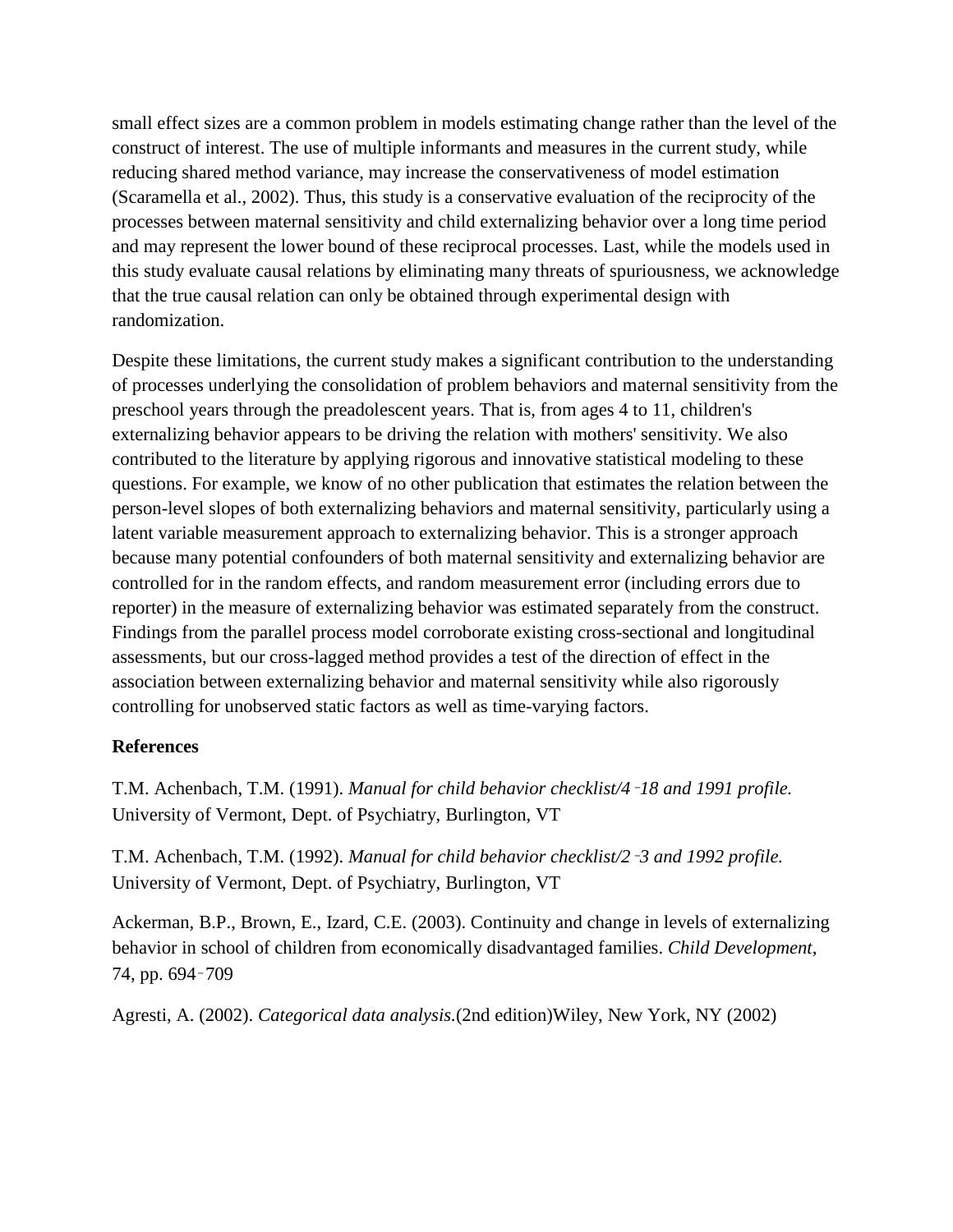Arbuckle, J.L. (1996). *Full information estimation in the presence of incomplete data.* G.A. Marcoulides, R.E. Schumacker (Eds.), Advanced structural equation modeling: Issues and techniques, Erlbaum, Hillsdale, NJ, pp. 243–277

R.Q. Bell, R.Q. (1968) A reinterpretation of the direction of effects in studies of socialization. *Psychological Review*, 75, pp. 81–95

Belsky, J., Woodworth, S., Crnic, K. (1996). Trouble in the second year: Three questions about family interaction. *Child Development*, 67, pp. 556–578

Bentler, P.M., Bonett, D.G. (1980) Significance tests and goodness of fit in the analysis of covariance structures. *Psychological Bulletin,* 88 (3), pp. 588–606

Binder, D. (1983) On the variance of asymptotically normal estimators from complex surveys. *International Statistical Review*, 51, pp. 279–292

Bollen, K.A., Curran, P.J. (2006) *Latent curve models: A structural equation perspective.* Wiley, New York, NY (285 pages)

Bradley, R.H., Corwyn, R.F. (2007). Externalizing problems in fifth grade: Relations with productive activity, maternal sensitivity, and harsh parenting from infancy through middle childhood. *Developmental Psychology*, 43, pp. 1390–1401

Bradley, R.H., Corwyn, R.F. (2008). Infant temperament, parenting, and externalizing behavior in first grade: A test of the differential susceptibility hypothesis. *Journal of Child Psychology and Psychiatry*, 49, pp. 124–131

Burke, J.D., Pardini, D.A, Loeber, R. (2008). Reciprocal relationships between parenting behavior and disruptive psychopathology from childhood through adolescence. *Journal of Abnormal Child Psychology*, 36, pp. 679–692

Caldwell, B., Bradley, R. (1984). *Home observation for measurement of the environment (HOME)* — *Revised edition.* University of Arkansas, Little Rock, AR

Calkins S.D., Fox, N.A. (2002). Self-regulatory processes in early personality development: A multilevel approach to the study of childhood social withdrawal and aggression. *Development and Psychopathology*, 14, pp. 477–498

S.B. Campbell, S.B. (1990). *Behavior problems in preschool children: Clinical and developmental issues.* Wiley, New York, NY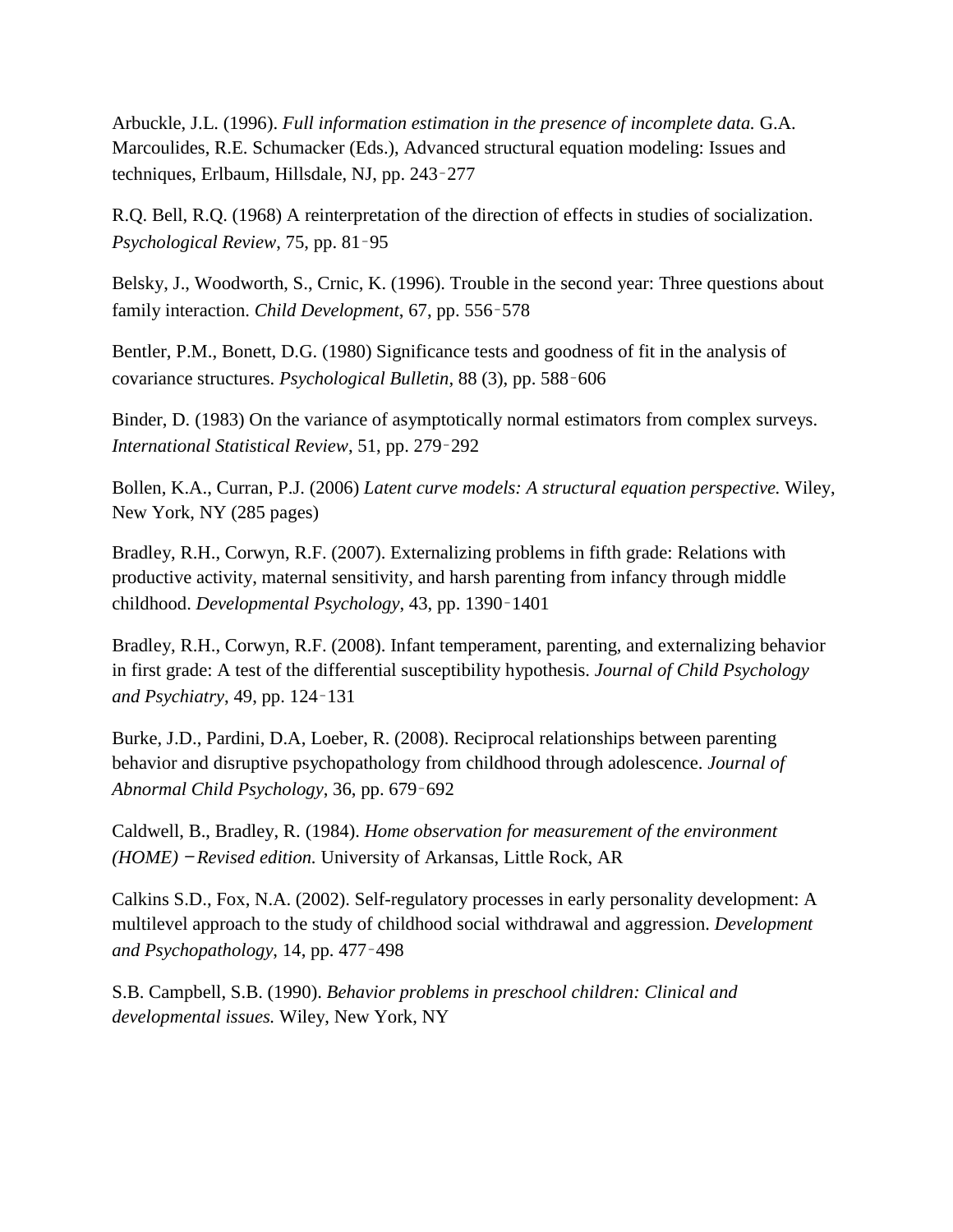Campbell, S.B. (1994). Hard-to manage preschool boys: Externalizing behavior, social competence, and family context at two-year follow-up. *Journal of Abnormal Child Psychology*, 22, pp. 147–166

Campbell, S.B., Matestic, P., von Stauffenberg, C., Mohan, R., Kirchner, T. (2007). Trajectories of maternal depressive symptoms, maternal sensitivity, and children's functioning at school entry. *Developmental Psychology*, 43, pp. 1202–1215

Campbell,S.B., Spieker, S., Vandergrift, N., Belsky,J., Burchinal, M., the NICHD Early Child Care Research Network (2010). Predictors and sequelae of trajectories of physical aggression in school-age boys and girls. *Development and Psychopathology*, 22, pp. 133–150

Carey, W.B., McDevitt, S.C. (1978). Revision of the infant temperament questionnaire. *Pediatrics*, 61, pp. 735–739

Cicchetti, D., Ackerman,B.P., Izard, C.E. (1995). Emotions and emotion regulation in developmental psychopathology. *Development and Psychopathology*, 7, pp. 1–10

Cox, M.J., Mills-Koonce, R., Propper, C., Gariepy, J. (2010). Systems theory and cascades in developmental psychopathology**.** *Development and Psychopathology*, 22, pp. 497–506

Crick, N.R., Grotpeter, J.K. (1995). Relational aggression, sex, and social-psychological adjustment. *Child Development*, 66, pp. 710–722

Crick, N.R., Zahn-Waxler, C. (2003). The development of psychopathology in females and males: Current progress and future challenges. *Development and Psychopathology*, 15 (2003), pp. 719–742

Dahl, R.E. (2004). *Adolescent brain development: A period of vulnerabilities and opportunities.* Annuals of the New York Academy of Sciences, 1021, pp. 1–22

Denham, S.A., Workman, E., Cole, P.M., Weissbrod, C., Kendziora, K.T., Zahn-Waxler, C. (2000). Prediction of externalizing behavior problems from early to middle childhood: The role of parental socialization and emotion expression. *Development and Psychopathology*, 12, pp. 23–45

Enders, C.K., Bandalos, D.L. (2001). The relative performance of full information maximum likelihood estimation for missing data in structural equation models. *Structural Equation Modeling: A Multidisciplinary Journal*, 8, pp. 430–457

Feldman, R. (2010).The relational basis of adolescent adjustment: Trajectories of mother-child interactive behaviors from infancy to adolescence shape adolescents' adaptation. *Attachment & Human Development*, 12, pp. 173–192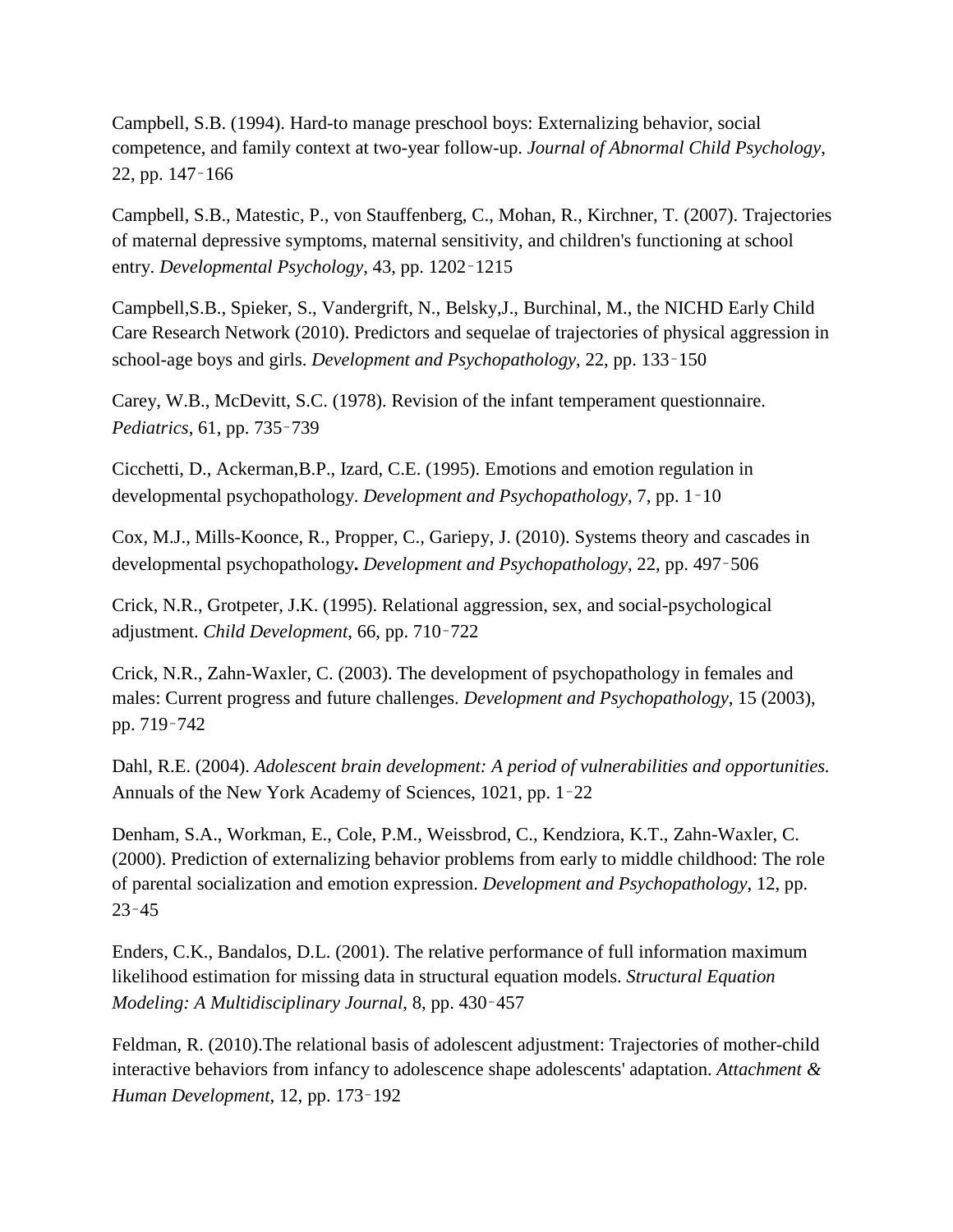Finkel, S. (1995).*Causal analysis with panel data***.** Sage, London, England

Ge, X., Brody, G.H., Conger, R.D., Simons, R.L., Murry, V. (2002). Contextual amplification of the effects of pubertal transition on African American children's deviant peer affiliation and externalized behavioral problems. *Developmental Psychology*, 38 , pp. 42–54

Grolnick, W.S., Farkas, M. (2002). *Parenting and the development of children's self regulation*, in: M.H. Bornstein (Ed.), Handbook of parenting, Practical issues in parenting, 5, Erlbaum, Mahwah, NJ , pp. 89–110

Gross, H.E., Shaw,D.S., Moilanen, K.L. (2008). Reciprocal associations between boys' externalizing problems and mothers' depressive symptoms. *Journal of Abnormal Child Psychology*, 36, pp. 693–709

Hay, D.F., Castle, J., Davies, L. (2000). Toddlers' use of force against familiar peers: A precursor of serious aggression?. *Child Development*, 71, pp. 457–467

D. Huh, J. Tristan, E. Wade, E. Stice (2006) Does problem behavior elicit poor parenting?:A prospective study of adolescent girls. Journal of Adolescent Research, 21, pp. 185–204

Janowsky, J.S., Carper, R. (1996) *Is there a neural basis for the cognitive transitions in schoolaged children?.* A.J. Sameroff, M.M. Haith (Eds.), The five-to-seven shift, Univ. of Chicago Press, Chicago, IL, pp. 33–60

Keller, T.E., Spieker, S.J., Gilchrist, L. (2005). Patterns of risk and trajectories of preschool problem behaviors: A person-oriented analysis of attachment in context. *Development and Psychopathology*, 17, pp. 349–384

Lansford, J.E., Criss, M.M., Pettit, G.S., Dodge, K.A., Bates, J.E. (2003). Friendship quality, peer group affiliation, and peer antisocial behavior as moderators of the link between negative parenting and adolescent externalizing behavior. *Journal of Research on Adolescence*, 13, pp. 161–184

Mills-Koonce, W.R., Gariepy, J.L., Sutton,K., Cox, M.J. (2008). Changes in maternal sensitivity across the first three years: Are mothers from different attachment dyads differentially influenced by depressive symptomatology?. *Attachment & Human Development*, 10, pp. 299–317

Miner, J.L., Clarke-Stewart, K.A. (2008). Trajectories of externalizing behavior from age 2 to age 9: Relations with gender, temperament, ethnicity, parenting, and rater. *Developmental Psychology*, 44, pp. 771–786

Moffitt, T.E. (1993). Adolescence-limited and life-course persistent antisocial behavior: A developmental taxonomy. *Psychological Review*, 100, pp. 674–701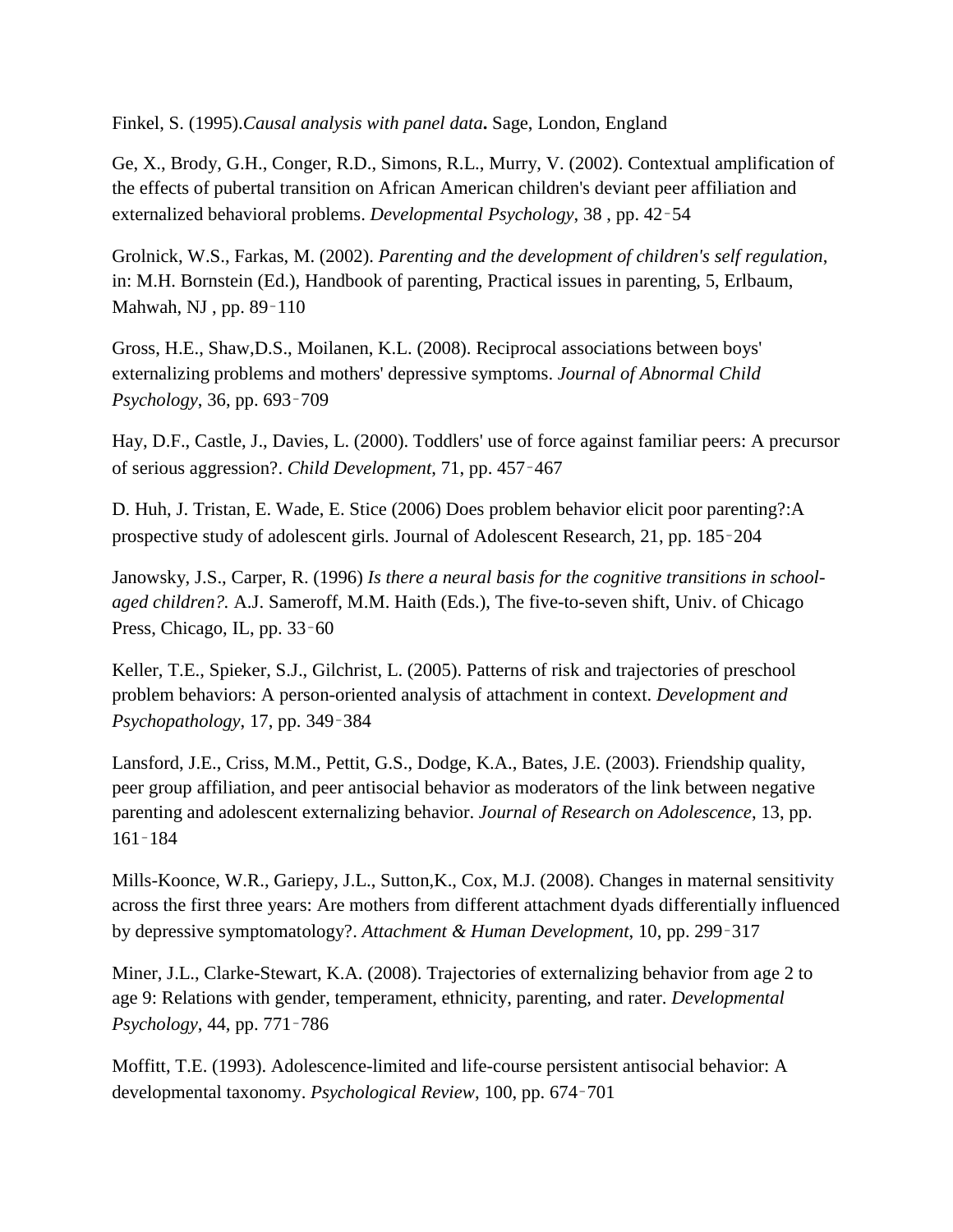T.E. Moffitt, A. Caspi, M. Rutter, P.A. Silva (2001). *Sex differences in antisocial behavior: Conduct disorder, delinquency, and violence in the Dunedin longitudinal study.* Cambridge University Press, Cambridge, UK

Muthén,L.K.,Muthén, B.O. (1998-2010). *Mplus user's guide.* (6th ed.)Muthén & Muthén, Los Angeles, CA

Nagin, D.S., Tremblay, R.E. (2001). Parental and early childhood predictors of persistent physical aggression in boys from kindergarten to high school. *Archives of General Psychiatry*, 58, pp. 389–394

NICHD Early Child Care Research Network (2004). Trajectories of physical aggression from toddlerhood to middle childhood, Monographs of the Society for Research in Child Development, 69 (No. 4, Serial No.278)

Owen, M.T., Klausli, J.K., & Murrey, M. (2000). *The NICHD Study of Early Child Care Parent-Child Interaction Scales: Middle Childhood*. Unpublished Manuscript, University of Texas at Dallas.

Owen, M.T., Vaughn, A., Barfoot, B., & Ware, A. (1996). *The NICHD Study of Early Child Care Parent-Child Interaction Scales: Early Childhood*. Unpublished Manuscript, University of Texas at Dallas.

Pardini, D.A., Fite, P.J., Burke, J.D. (2008). Bidirectional associations between parenting practices and conduct problems in boys from childhood to adolescence: The moderating effect of age and African–American ethnicity. *Journal of Abnormal Child Psychology*, 36, pp. 647–662

G.R. Patterson, J.B. Reid, T.J. Dishion (1997) *A social learning approach. IV. Antisocial boys.* Castalia, Eugene, OR

Pettit, G.S., Laird, R.D., Dodge, K.A., Bates, J.E., Criss, M.M. (2001). Antecedents and behavior-problem outcomes of parental monitoring and psychological control in early adolescence. *Child Development*, 72, pp. 583–598

Pianta, R.C., Cox, M.J., Snow, K.L. (2007). *School readiness and the transition to kindergarten in the era of accountability.* Paul Brookes Publishing, Baltimore, MD

Propper, C., Moore, G.A., Mills-Koonce, W.R., Halpern, C.T., Hill-Soderlund, A.L., Calkins,S.D., Carbone, M.A., Cox, M. (2008). Gene-environment contributions to the development of infant vagal reactivity: The interaction of dopamine and maternal sensitivity. *Child Development*, 79, pp. 1377–1394

Radloff, L.S. (1977). The CES-D Scale: A self-report depression scale for research in the general population. *Applied Psychological Measurement*, 1, pp. 385–401